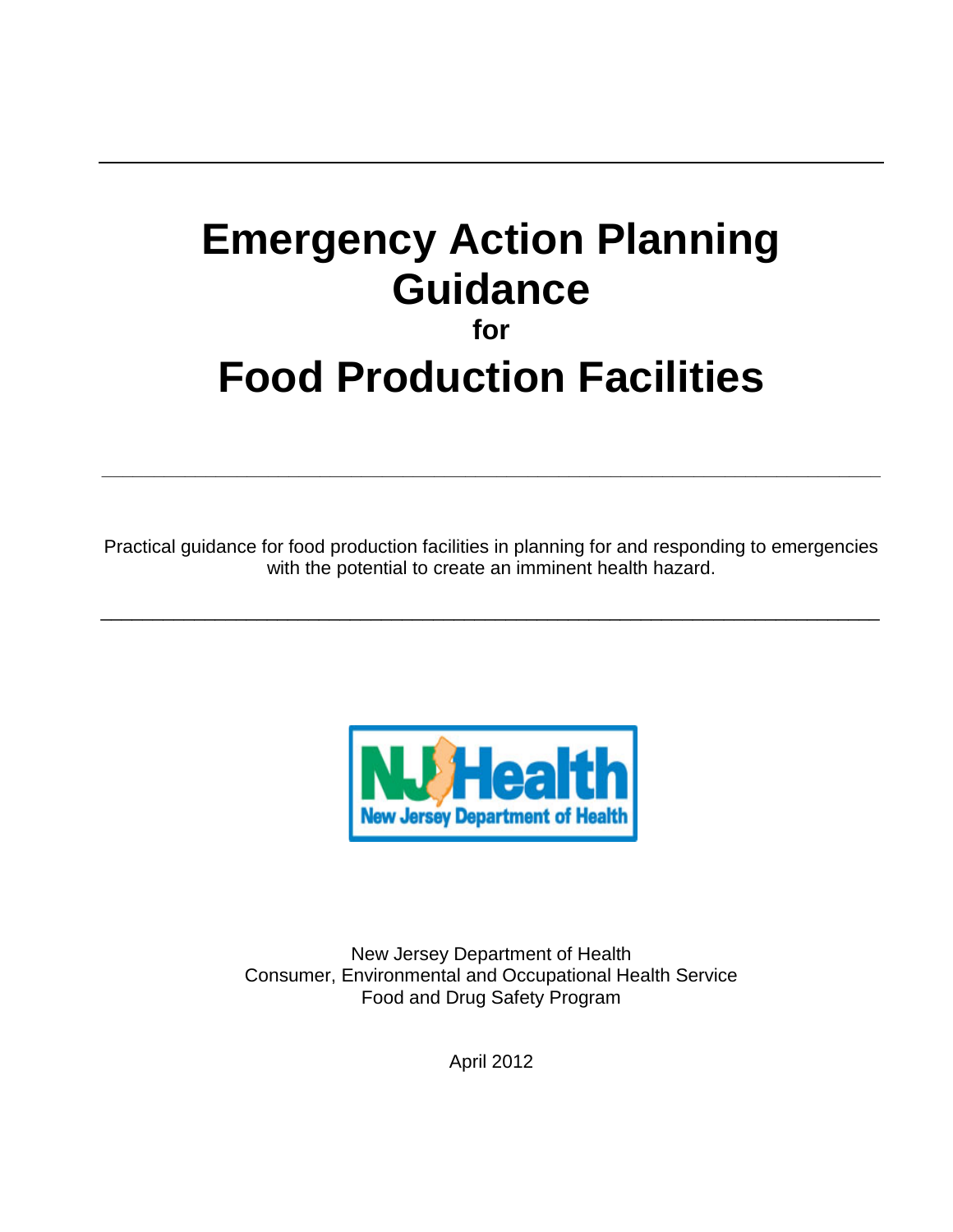## **TABLE OF CONTENTS**

## **Introduction**

## **Emergency Planning**

## **Emergency Guidance**

 $\mathbf 1$ 

 $\mathbf 1$ 

## **Legal Authority**

## 27

| <b>Sample Emergency Contact Information Form</b> | 28 |
|--------------------------------------------------|----|
|--------------------------------------------------|----|

| <b>Resources</b>                            | 31 |
|---------------------------------------------|----|
|                                             |    |
| <b>Check List for Product Safety</b>        | 32 |
| <b>FAQs Regarding Boil Water Advisories</b> | 33 |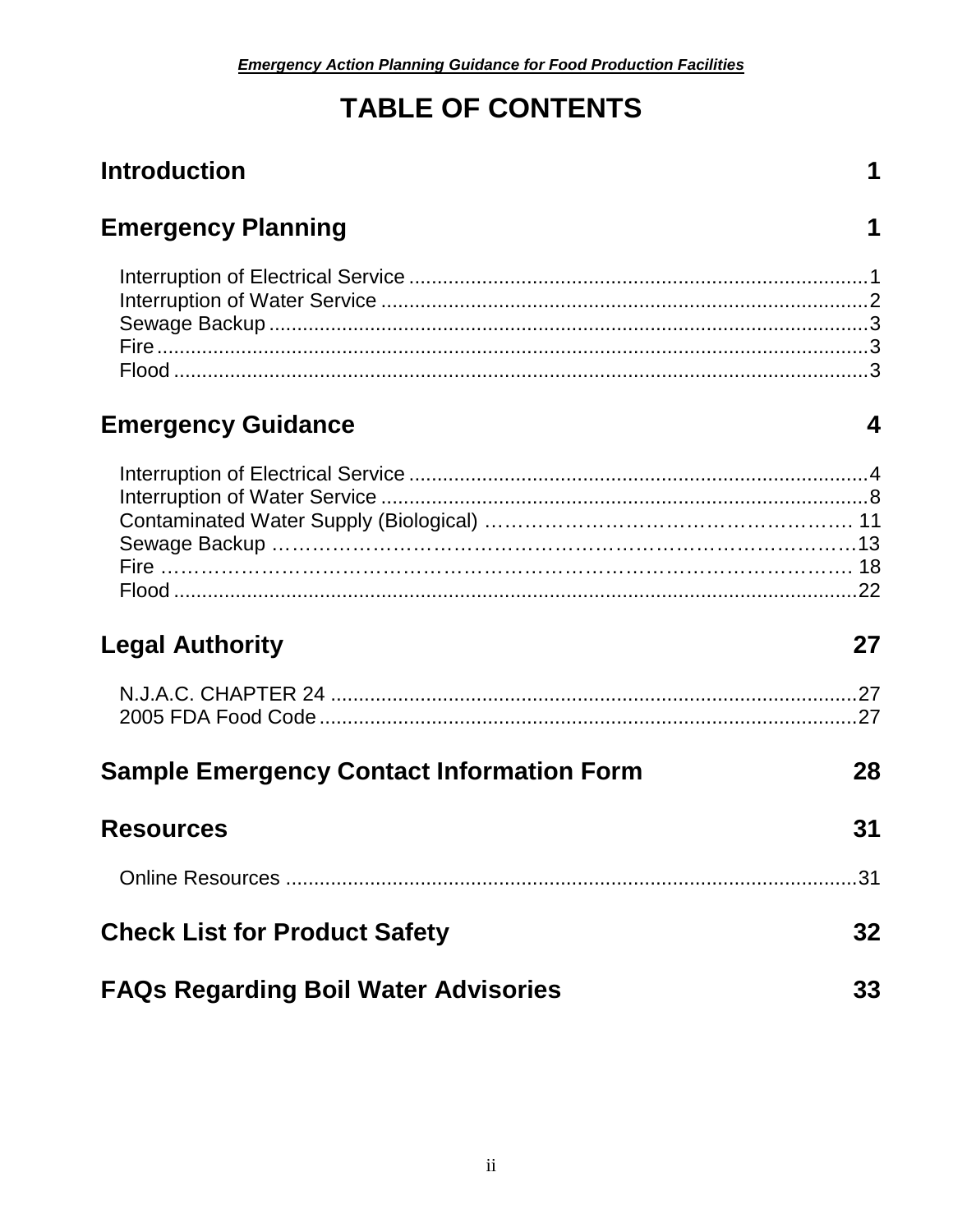#### <span id="page-2-0"></span>**Introduction**

According to the National Archives and Records Administration:

- 43% of companies struck by disaster never resume operations.
- 29% of those that resume business fail within two years.

The high cost of paying staff that are idle, cost associated with loss of staff, added work and material costs related to the disaster, loss of inventory, other hard cash costs, lost business, lost customer loyalty, and lost customer confidence all take a toll.

It is therefore important to plan ahead and be prepared. You should consider the type of hazards for which your business is most vulnerable and take precautions to minimize the impact of such occurrences. For example, of the imminent health hazards listed in this document, statistics show that interruption of electrical service is likely to be the most common. Ask yourself: What would you do if your establishment lost power today? What would you do if the power outage lasts for an extended period of time, is widespread, and many people are competing for ice, batteries, generators, refrigerated trucks, etc.? Would your business survive?

Every production facility must have a Food Safety Manager who is responsible for conducting both initial and ongoing assessments to ensure consistent compliance with food safety requirements. The manager or the Food Safety Manager is also responsible for ensuring all food service employees know where written procedures are located and are trained on what actions to take as a part of the response procedures.

This document is designed to provide guidance in the development of emergency procedures for food production facilities. Each facility can use the samples and resources in this document to develop procedures that meet the needs of their specific firm. In the event disaster strikes, do you know what your firm's emergency procedures are?

#### <span id="page-2-1"></span>**Emergency Planning**

#### <span id="page-2-2"></span>*Interruption of Electrical Service*

Power outages are the most frequent type of man-made disasters. Statistics indicate that the average power outage lasts four hours, but could last for days. The August 2003 power outage disaster affecting large areas in the northeastern part of the country lasted four days.

- Consider your access to an electrical generator to be used in emergencies. Make certain that the generator has the capacity to operate critical equipment such as refrigeration and freezer units, pumps, safety lighting, hot water heaters, etc. Make certain that individuals are trained to operate the equipment safely. Be sure to consult with a licensed electrician. Advise the utility company that you are using a generator as a safety precaution for their employees.
- Consider securing access to a refrigerated truck that can be delivered to the site during an emergency.
- Consider securing access to a refrigerated warehouse that has a back-up generator to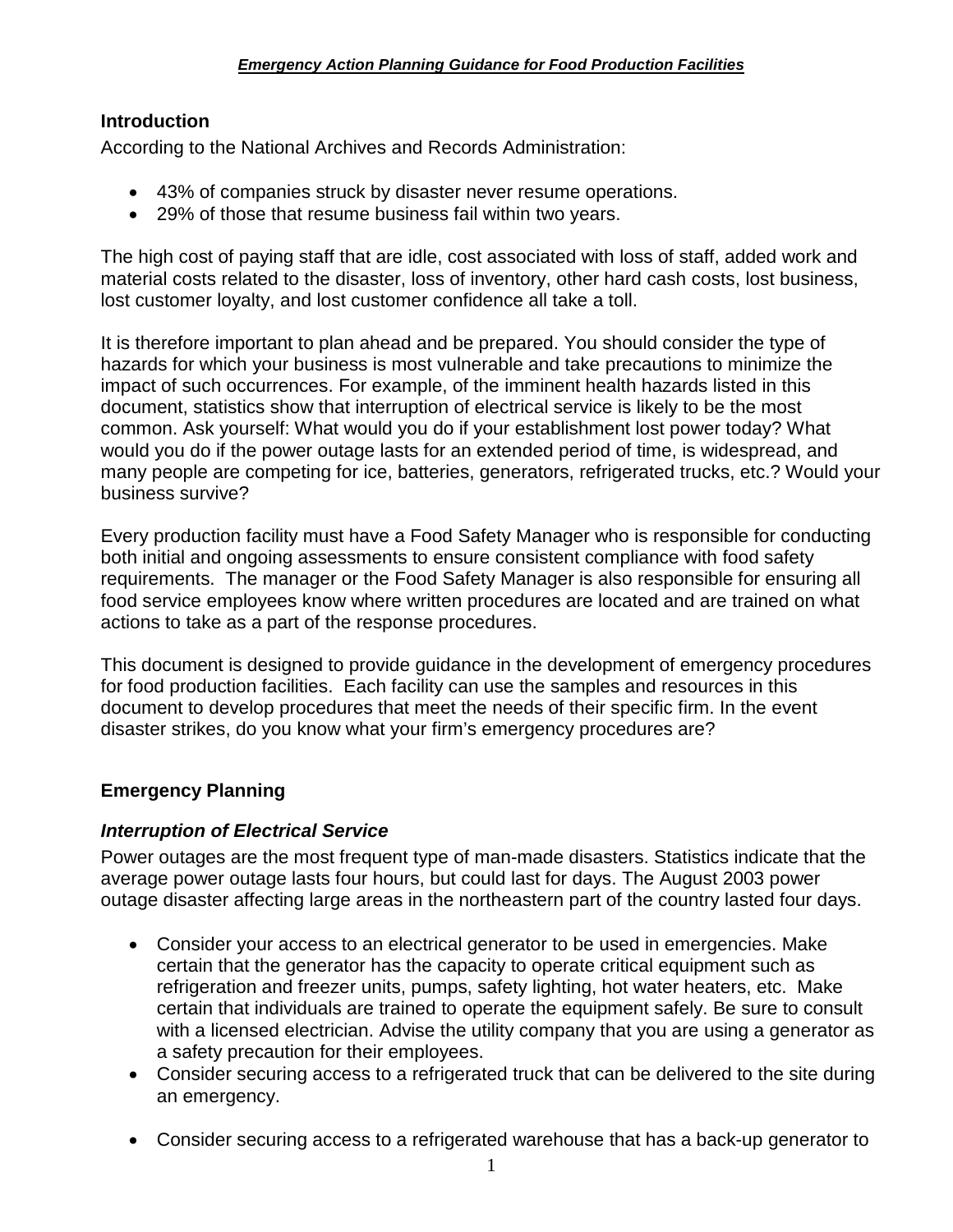accommodate your refrigerated foods in insulated containers.

- Develop a plan for minimizing loss of food product held under refrigeration. Opening refrigeration equipment doors will cause the food to warm more quickly. What is your strategy for loss prevention?
- If you plan to use ice to keep food cold, where will you obtain ice when ice is in high demand by the general population?
- Dry ice should not be used in enclosed spaces (i.e. walk-in cooler) because of the potential build-up of carbon dioxide. If used, pack potentially hazardous food in dry ice using precautions such as utilizing insulated gloves and venting the area before entering.
- Heating, air conditioning, security systems, computers, lighting, and other systems may not operate. Develop a plan for coping with these problems.
- Maintain contact information for people who can help you such as the utility company, garbage hauling service, ice supplier, refrigerated truck company, food warehouse, septic tank pumping service, local health department, emergency broadcast station frequency numbers, etc.
- Develop a list of equipment that uses electricity in your establishment and develop a contingency plan that describes what you would do if electrical service is interrupted. Use the *Emergency Planning and Guidance* sections of this document as a template to help describe the steps that you would take in your own establishment.
- Develop a plan for communicating with key people in your organization. Keep an updated list of emergency contact numbers with you at all times.
	- o Consider the purchase of a phone that can use common batteries or can be plugged in to alternative energy sources (such as a car lighter).
	- o Utilize a cellular or satellite service that can provide continuous service in the event of a power outage.
	- o Consider use of wireless emails, text messaging, instant messaging, or other alternative means of communication.
	- o Plan how important documents and other information will be communicated without the use of computers and fax machines.

## <span id="page-3-0"></span>*Interruption of Water Service*

- Maintain an inventory of bottled water.
- Maintain an inventory of containers suitable for hauling water.
- Maintain an inventory of disposable gloves and hand sanitizer.
- Develop a business agreement with a supplier of bottled water or a licensed drinking water hauler that will provide assurance that you will have an alternative source of water available during an emergency.
- Locate public water supplies in your area and points where containers can be filled with drinking water.
- Develop a contingency plan for toilets. If the water service is interrupted, where will you and your employees find toilet facilities available for use?
- Develop a business agreement with a supplier of ice in order to assure you that you will have access to ice during an emergency.
- Maintain current contact information for people who can help you such as a plumber, water well drilling contractor, utility company, ice supplier, water supplier, fire department, local health department, emergency broadcast station frequencies, etc.
- Develop a list of equipment that uses water in your establishment and develop a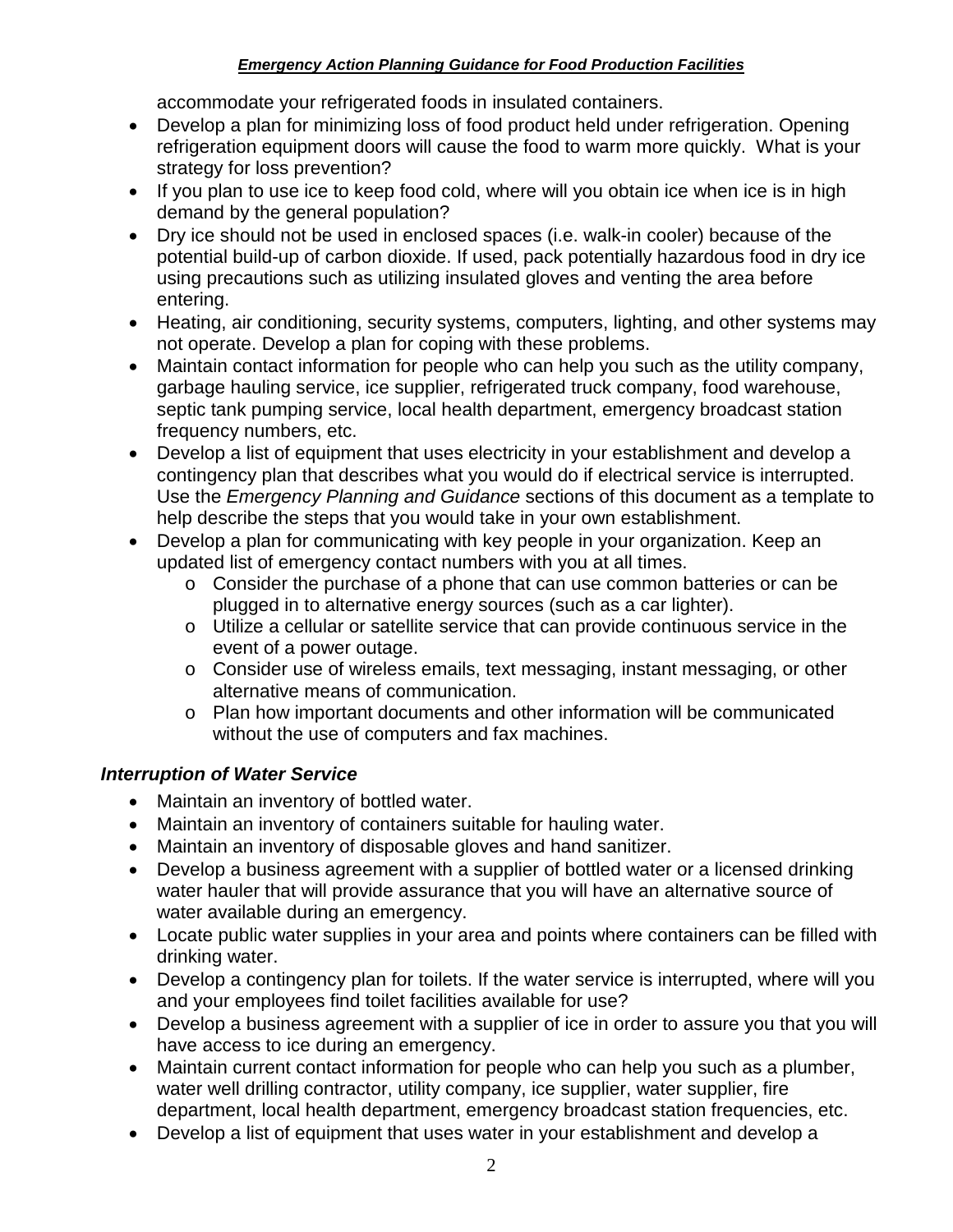contingency plan that describes what you would do if the water is interrupted or contaminated. Use the *Emergency Guidance* section of this document as a guide to help describe the steps that you would take in your own establishment.

## <span id="page-4-0"></span>*Sewage Backup*

- Develop a list of equipment and facilities that have a drain. What specific steps would you take if each piece of equipment or a combination were no longer operable due to a drainage problem? Use this *Emergency Guidance for Food Production Facilities* as a guide to help describe the steps that you would take in your own establishment.
- Develop a contingency plan for toilets. If the drain no longer functions, where will your employees and patrons find toilet facilities available for use?
- Maintain current contact information for people who can help you such as the plumber, drain cleaning service, utility company, septic tank pumping service, local health department, etc.

## <span id="page-4-1"></span>*Fire*

- Post the phone number of the fire department in a conspicuous place by each phone.
- Ask the local fire marshal or other authority to conduct an assessment to determine if there are any fire hazards.
- Develop a plan for what to do in case of a fire. Have a practice fire drill.
- Assure that each fire extinguisher is charged and fire suppression system inspections are up-to-date.
- Maintain current contact information for people who can help you such as the fire department, police department, insurance company, water and fire damage restoration company, utility companies, lawyer, local health department, etc.

#### <span id="page-4-2"></span>*Flood*

- Determine if food and other materials that can be damaged by water are being stored in areas prone to flooding, are off of the floor, are not under water and/or sewer lines, etc.
- Develop a plan for monitoring and maintaining sump pumps, down spouts, plumbing, exterior surface grading, storm drains, and other facilities that can contribute to flooding.
- Have an alternate egress in and out of the property in case of flood debris blockage.
- Consult with a waste management company for removal of any flood debris.
- Maintain current contact information for people who can help you such as the plumber, electrician, local rent-all store, fire department, police department, insurance company, water damage restoration firms, utility companies, local health department, etc.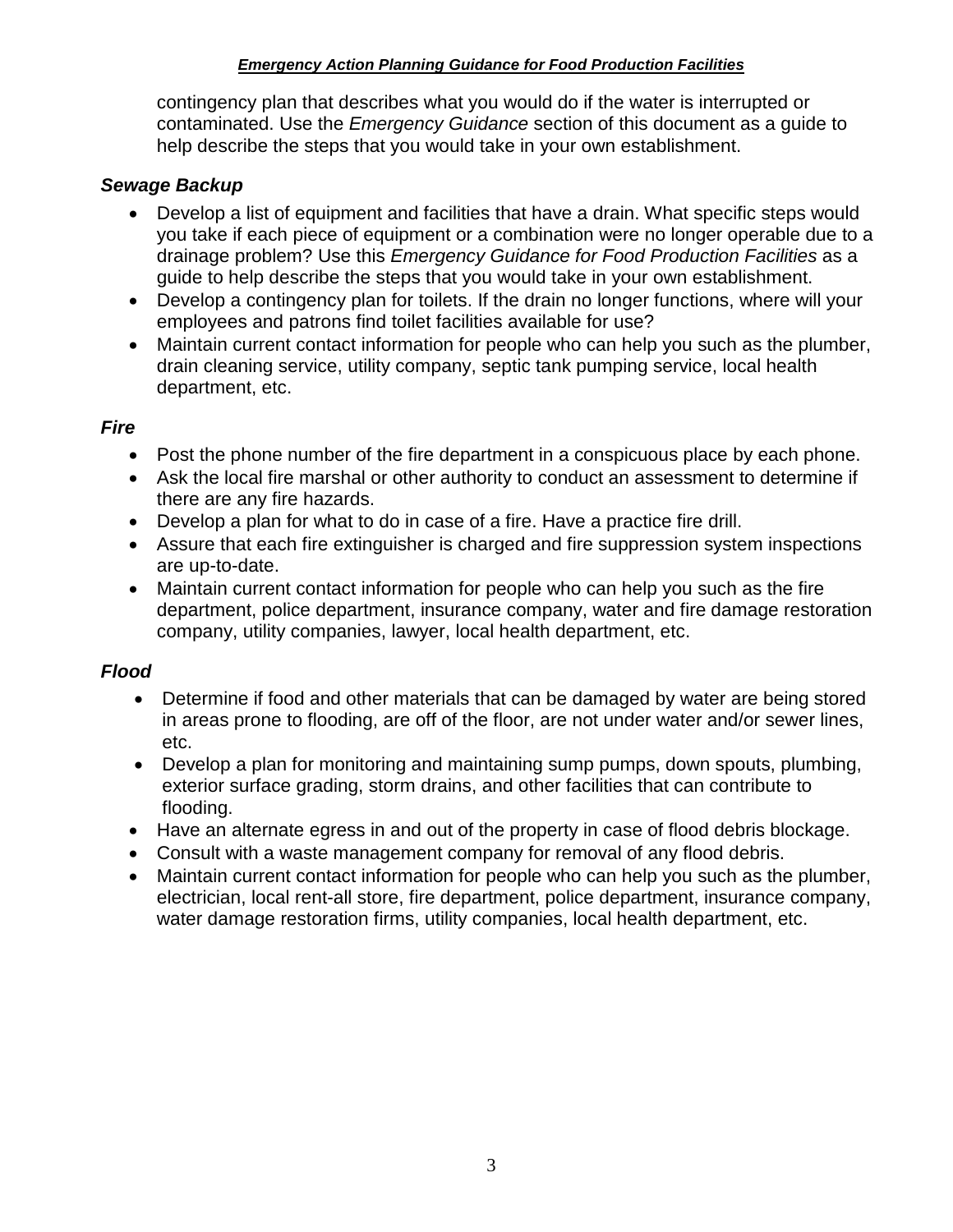## <span id="page-5-0"></span>**EMERGENCY GUIDANCE**

### <span id="page-5-1"></span>*Interruption of Electrical Service*

For the purpose of defining an imminent health hazard for this guidance, an extended interruption of electrical service means that the electrical service has been interrupted for two hours or more. If this occurs, the Food Safety Manager must:

- 1. Note the date and time of the interruption in electrical service
- 2. Assess the affected operations
- 3. Immediately notify the Plant Manager, and
- 4. Implement emergency procedures or remain closed until granted approval to reopen by the Plant Manager.
- 5. In a widespread event, when contact with the Plant Manager is not possible, immediately discontinue operations if a safe operation cannot be maintained using alternative procedures.

## **ASSESSMENT**

In the event of an emergency involving electrical service interruption, appropriate food production facility responses must be conducted after an assessment of multiple factors including, but not limited to:

- The complexity and scope of food production
- The duration of the emergency event
- The impact on other critical infrastructure and services (example: water supply), and
- The availability of alternative procedures that can be used to meet the Health Department regulations and other requirements of NJ retail food code.

## **RESPONSE**

The following are temporary alternative procedures that can be taken to address specific affected food operations during an extended interruption of electrical service.

## *Refrigeration*

The lack of adequate refrigeration may result in the growth of disease-causing organisms and toxins in foods that require temperature control for food safety.

Alternative Procedures

- Monitor and record food temperatures every 2 hours (see chart in Recovery Section for disposition of potentially hazardous food), then document that you have acted responsibly.
- Keep refrigeration equipment doors closed.
- Pack potentially hazardous food in commercially made ice or dry ice (use precautions for using dry ice in the *Planning* section of this document).
- Relocate product in cases to walk-in boxes, freezers, or reefers if safe temperatures cannot be maintained in the cases.
- Do not put hot food into refrigeration equipment.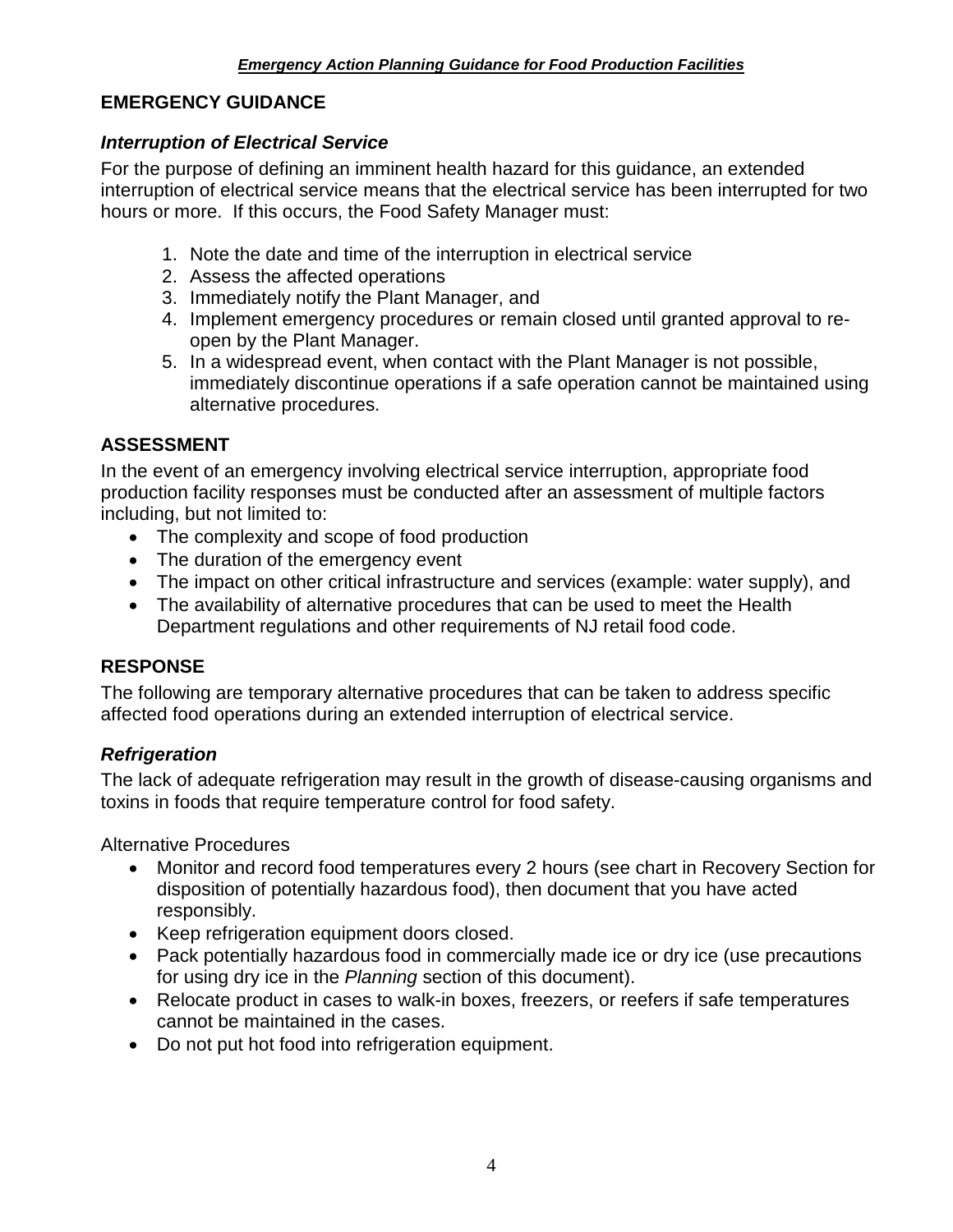#### *Ventilation*

*Inadequate mechanical ventilation may result in a build-up of cooking smoke, heat, steam, grease, grease laden air, dust, or particulates, etc.*

#### Alternative Procedures

• Discontinue all cooking and other operations requiring ventilation.

### *Lighting*

*The lack of artificial illumination may negatively impact personal safety, ingredient preparation, and processing.*

Alternative Procedures

- Limit operation to daylight hours if enough operations can be safely conducted in available natural light.
- Provide lighting using other power sources (i.e., generators). Limit operation to those procedures that can be safely conducted using alternative lighting.

## *Cooking Equipment*

Cooking equipment that is no longer functional may result in inadequate cooking processes that permit the survival and growth of pathogens.

Alternative Procedures

- Evaluate time and temperature to determine if in-process foods should be discarded
- Discard raw animal/potentially hazardous foods that were in the cooking or re-heating process but did not reach a safe final temperature. **AND**
- Discontinue cooking operations.

#### *Equipment Cleaning*

Equipment for cleaning and sanitizing is no longer operational. This may result in contamination of food contact surfaces*.*

Alternative Procedures

- Use the three compartment sink if hot water is still available **Or**
- Discontinue operations that require equipment washing.

#### *Water*

Wells which rely on electric pumps will no longer function resulting in water supply interruption.

Alternative Procedures

• See "Interruption of Water Service" procedures.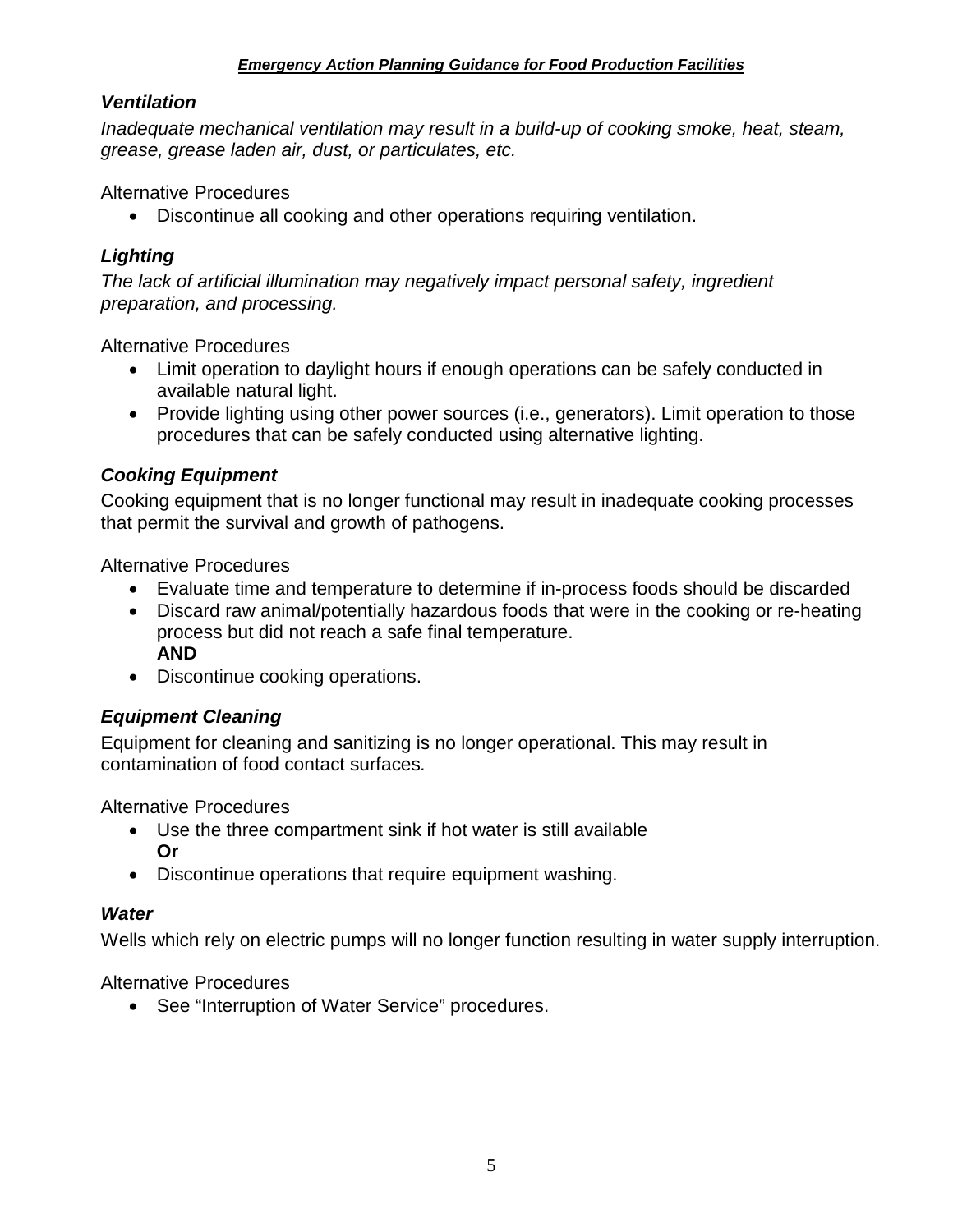## *Sewage Disposal*

Sewage ejector pump(s) that no longer function may result in sewage overflow and backups.

Alternative Procedures

• Discontinue all operations. Contact the local health department for possible options.

#### *Electric Hot Water Heater*

Electric hot water heaters will no longer function. This will result in an interruption of hot water for effective equipment washing and hand washing.

Alternative Procedures

• Heat water on a gas cooking appliance.

## **RECOVERY**

Recovery involves the necessary steps for returning to a normal safe operation. (See Extended Interruption of Water Service for re-opening considerations relative to the water supply).

#### **A food production facility that was ordered or otherwise required to cease operations may not re-open until authorization has been granted by the regulatory authority.**

Frozen foods that remain solid or semi-solid can be refrozen if food packages show no evidence of thawing such as weeping, stains, physical depreciation, evaporation, or container damage. If product is somewhat thawed or soft and has not exceeded 41°F on the outside, and the inner core is still solid, it can be refrozen or further processed/cooked.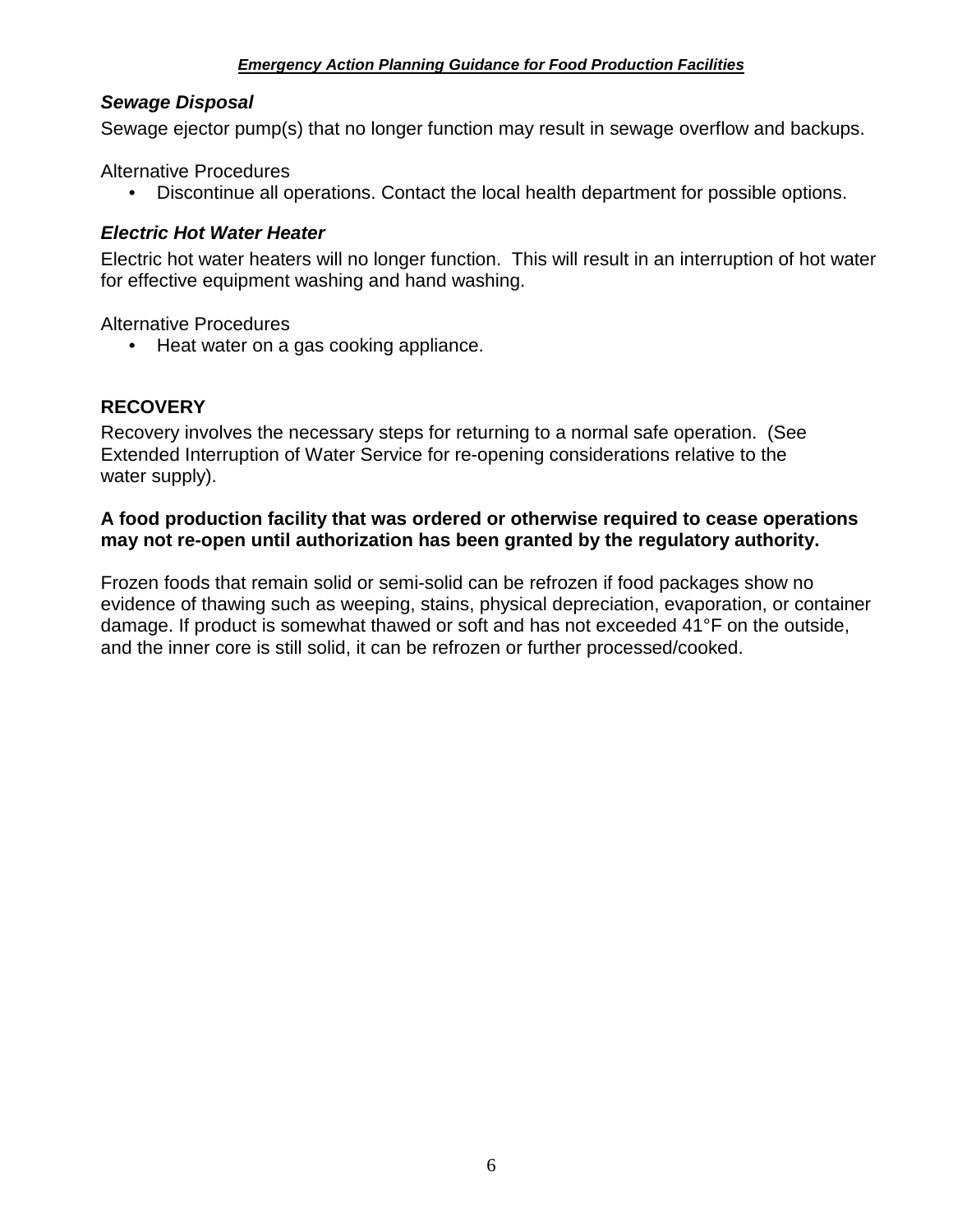## *Refrigerated Food Safety Guide*

When power is restored, the following table should be used as a guide for handling potentially hazardous food (PHF) stored in refrigeration units that may have lost power. When in doubt, throw it out! (See the NJ food regulations for additional information regarding food temperatures).

| <b>COLD FOODS INTERNAL TEMPERATURE GUIDANCE</b> |                                                                                   |                                                                        |                                                          |
|-------------------------------------------------|-----------------------------------------------------------------------------------|------------------------------------------------------------------------|----------------------------------------------------------|
| <b>Time</b>                                     | $42^{\circ}$ - $45^{\circ}$ F                                                     | $46^\circ$ - $50^\circ$ F                                              | 51° F or above                                           |
| $0-2$ hrs                                       | PHF (TCS) can be sold                                                             | Immediately cool PHF<br>(TCS) foods to 41°F or<br>below within 2 hours | PHF (TCS) foods<br>cannot be sold.<br>DESTROY the food.* |
| $2-3$ hrs                                       | PHF (TCS) can be sold<br>but must be cooled to<br>41°F or below within 2<br>hours | Immediately cool PHF<br>(TCS) to 41°F or below<br>within 1 hour        |                                                          |
| 4 hrs                                           | Immediately cool PHF<br>(TCS) to 41°F or below<br>within 1 hour                   | PHF (TCS) foods cannot<br>be sold. DESTROY the<br>food.*               |                                                          |
| $5+$ hrs<br>PHF                                 |                                                                                   |                                                                        |                                                          |
| (TCS)<br>foods                                  |                                                                                   |                                                                        |                                                          |
| cannot be<br>sold.                              |                                                                                   |                                                                        |                                                          |
| <b>DESTROY</b>                                  |                                                                                   |                                                                        |                                                          |
| the food.*                                      |                                                                                   |                                                                        |                                                          |

If the facility was vacated during the power outage, upon return the storage equipment may be fully functioning and the food may be at proper temperature. However, if the duration of the power outage and the highest temperature of the food cannot be verified, all potentially hazardous food must be discarded.

#### *Key areas to consider for returning to normal operation when power is restored*

- Electricity, potable water, and/or gas services have been fully restored.
- All circuit breakers have been properly re-set as needed.
- All equipment and facilities are operating properly including: lighting, refrigeration (back to operating temperature of 41° F and below), hot holding, ventilation, water supply, sewage pumps, hot water heaters, toilet facilities, sanitation equipment, washing machines, and hand washing facilities.
- Food contact surfaces, equipment, and utensils cleaned and sanitized prior to resuming food-handling operations. This includes ice bins in ice machines where ice has melted during the interruption.
- Flush all water lines, change filters, etc.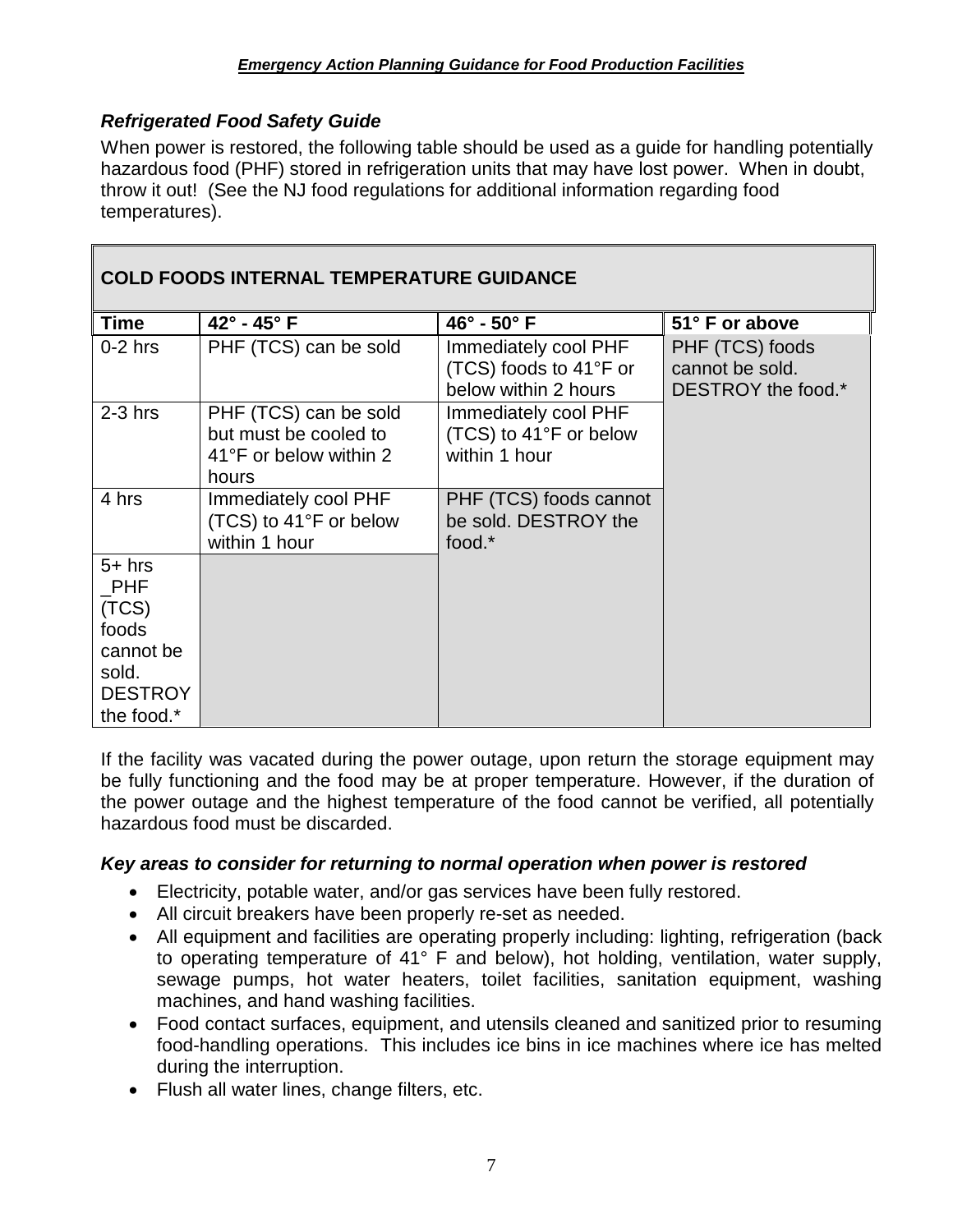## *Disposal of Food*

Small volumes of food can be denatured (such as with bleach, a detergent or other cleaning product to render it unusable) or alternatively destroyed and placed in an outside refuse bin for removal. To discard large volumes of food, the firm should contact a disposal company for immediate transportation to a licensed landfill.

#### <span id="page-9-0"></span>*Interruption of Water Service*

For the purpose of defining an imminent health hazard for this guidance, an extended interruption of water service means that the water service has been interrupted for two hours or more. For single events affecting an individual establishment, **the Food Safety Manager must:**

- 1. Note the date and time of water loss.
- 2. Assess the operations affected.
- 3. Immediately notify the regulatory authority at the onset of the interruption, and
- 4. Implement the appropriate emergency procedures if approved by the regulatory authority or remain closed until granted approval to re-open by the regulatory authority.
- 5. In a widespread event when contact with the regulatory agency is not possible, immediately discontinue operations if a safe operation cannot be maintained using alternative procedures.

## **ASSESSMENT**

In the event of an emergency involving an interruption in water service, appropriate food establishment responses must be taken after an assessment of multiple factors including but not limited to:

- The complexity and scope of food operations
- The onset and duration of the emergency event
- The impact on other critical infrastructure and services
- The availability of alternative procedures that can be used to meet the requirements of the NJ Food Code.

A facility manager, owner or the Food Safety Manager is responsible for conducting both initial and ongoing assessments to ensure consistent compliance with food safety requirements.

## **RESPONSE**

The following are temporary alternative procedures that can be taken to address specific affected food operations during an extended interruption of water service.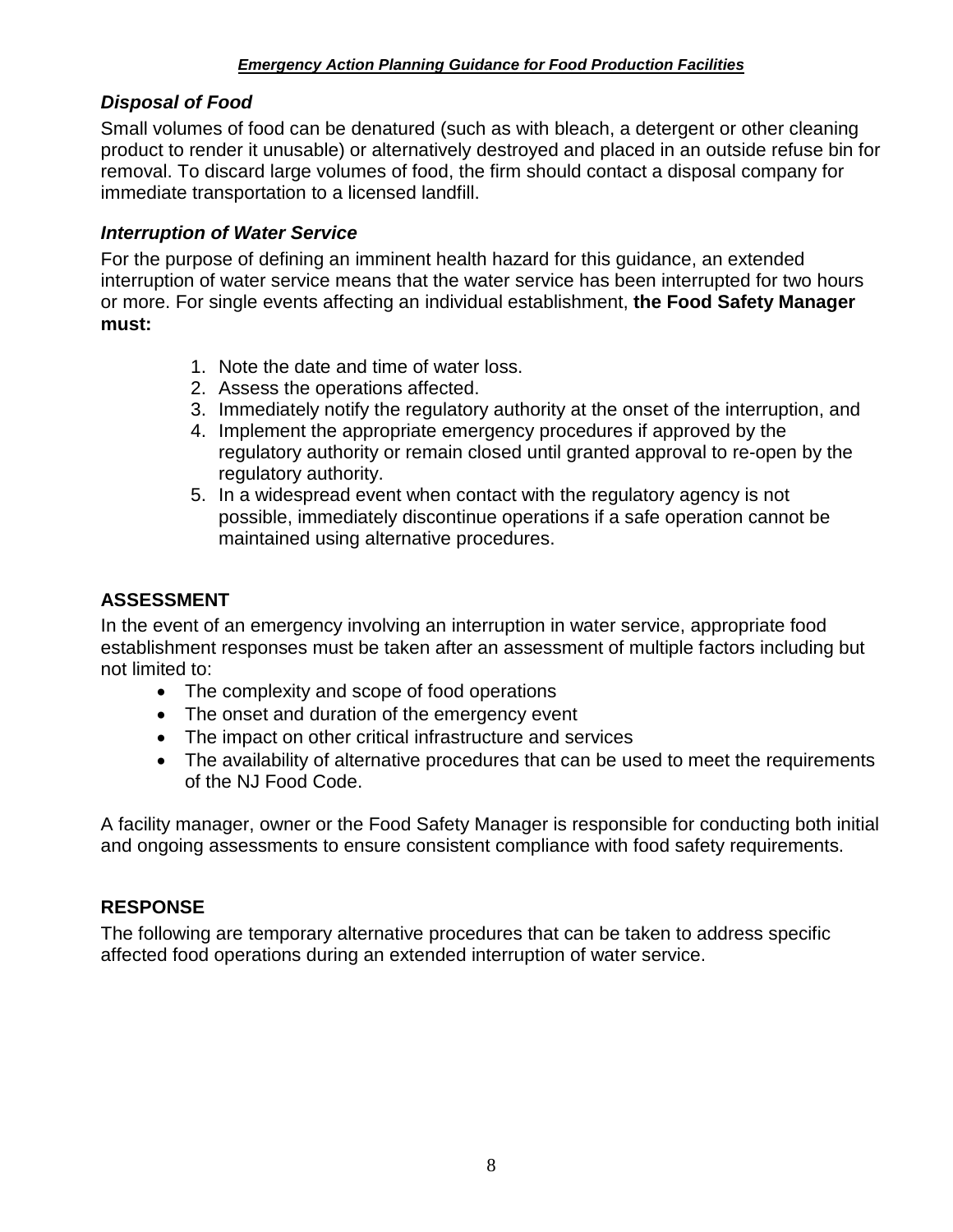## *Handwashing*

No water to wash hands in production areas or restrooms may result in contamination of food by employees.

Alternative Procedure

- Potable water from an approved public water supply system which can be placed into a clean, sanitized container with a spigot which can be turned on to allow clean, warm water to flow over one's hands into a sink drain. Provide suitable hand cleaner, disposable towels, and a waste receptacle. **AND/OR**
- Use of commercially bottled water with germicidal soap followed up by a hand sanitizer.

## *Toilet Facilities*

A water interruption will result in inoperable restrooms for employees.

Alternative Procedure

- Toilet rooms and/or portable toilets with adequate hand washing facilities, which may not be conveniently located but are easily accessible to employees during all hours of operation, may be used until water service is restored. **OR**
- Discontinue operation if toilet facilities are not available.

## *Drinking Water*

Alternative Procedure

- Use commercially bottled water **AND/OR**
- Haul water from an approved public water supply in a covered sanitized container **AND/OR**
- Arrange to use a licensed drinking water tanker truck

## *Cooking – Food Preparation*

Alternative Procedure

- Use commercially bottled water, water hauled from an approved public water supply in a covered sanitized container, or water from a licensed drinking water tanker truck **AND/OR**
- Restrict production to products that do not require water

#### *Ice*

Alternative Procedure

• Use commercially manufactured ice

## *Cleaning/Sanitizing Equipment, Utensils, Physical Facility*

Alternative Procedure

• Use commercially bottled water or water from an approved public water supply in a covered sanitized container. Water from a licensed drinking water tanker truck can also be used to clean and sanitize equipment and utensils. If water from an alternate source can be obtained, then follow established procedures to wash, rinse and sanitize. Prescrape prior to washing as necessary.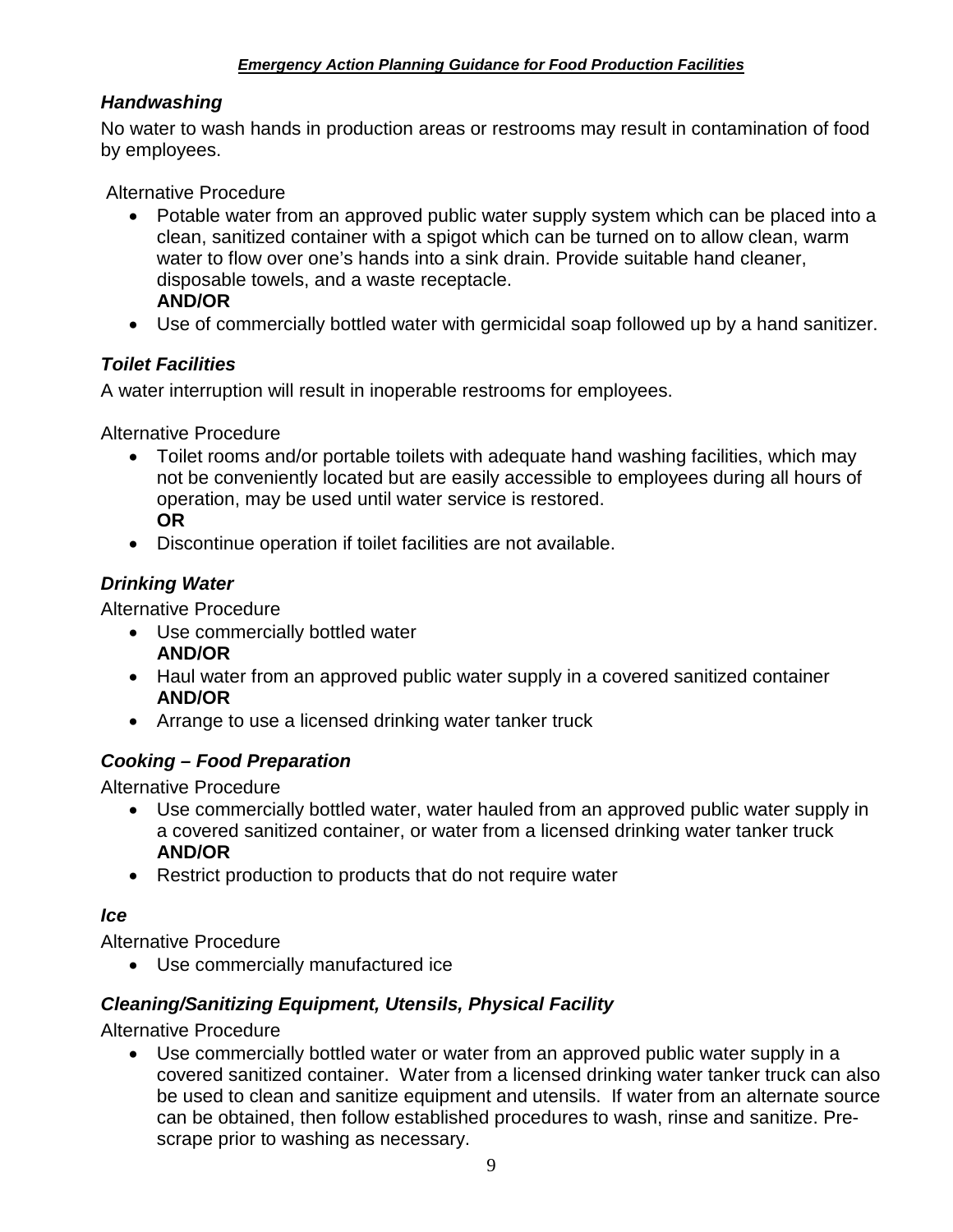#### **AND**

• Discontinue operations when cleanliness of the physical facility jeopardizes food safety.

### **RECOVERY**

Recovery involves the necessary steps for returning to a normal safe operation.

#### **A food production facility ordered or otherwise required to cease operations may not re-open until authorization has been granted by the regulatory authority.**

After water service has been restored and after either the municipality or regulatory authority has lifted any "Boil Water Advisory," **the Food Safety Manager must ensure the following has been completed**:

- Flush pipes/faucets: follow the directions from your water municipality such as those via television, radio, newspaper, fax, etc. or, as general guidance, run cold water faucets for at least 5 minutes.
- Equipment with waterline connections such as spray misters, ice machines, glass washers, dishwashers, and other equipment with water connections must be flushed, cleaned, and sanitized in accordance with manufacturer's instructions.
- Run water softeners through a regeneration cycle.
- Drain reservoirs in tall buildings.
- Change out all filters.
- Flush drinking fountains: run continuously for 5 minutes.
- Ice Machine Sanitation:
	- o Flush the water line to the machine inlet
	- o Close the valve on the water line behind the machine and disconnect the water line from the machine inlet.
	- o Open the valve, run 5 gallons of water through the valve and dispose of the water.
	- o Close the valve.
	- o Reconnect the water line to the machine inlet.
	- o Open the valve.
	- o Flush the water lines in the machine.
	- o Turn on the machine.
	- o Make ice for 1 hour and dispose of the first batch of ice.
	- o Clean and sanitize all parts and surfaces that come in contact with water and ice, following the manufacturer's instructions.

Facilities using a Non-Community Water Supply (well) must follow the requirements of the New Jersey Safe Drinking Water Regulations as implemented by the New Jersey Department of Environmental Protection.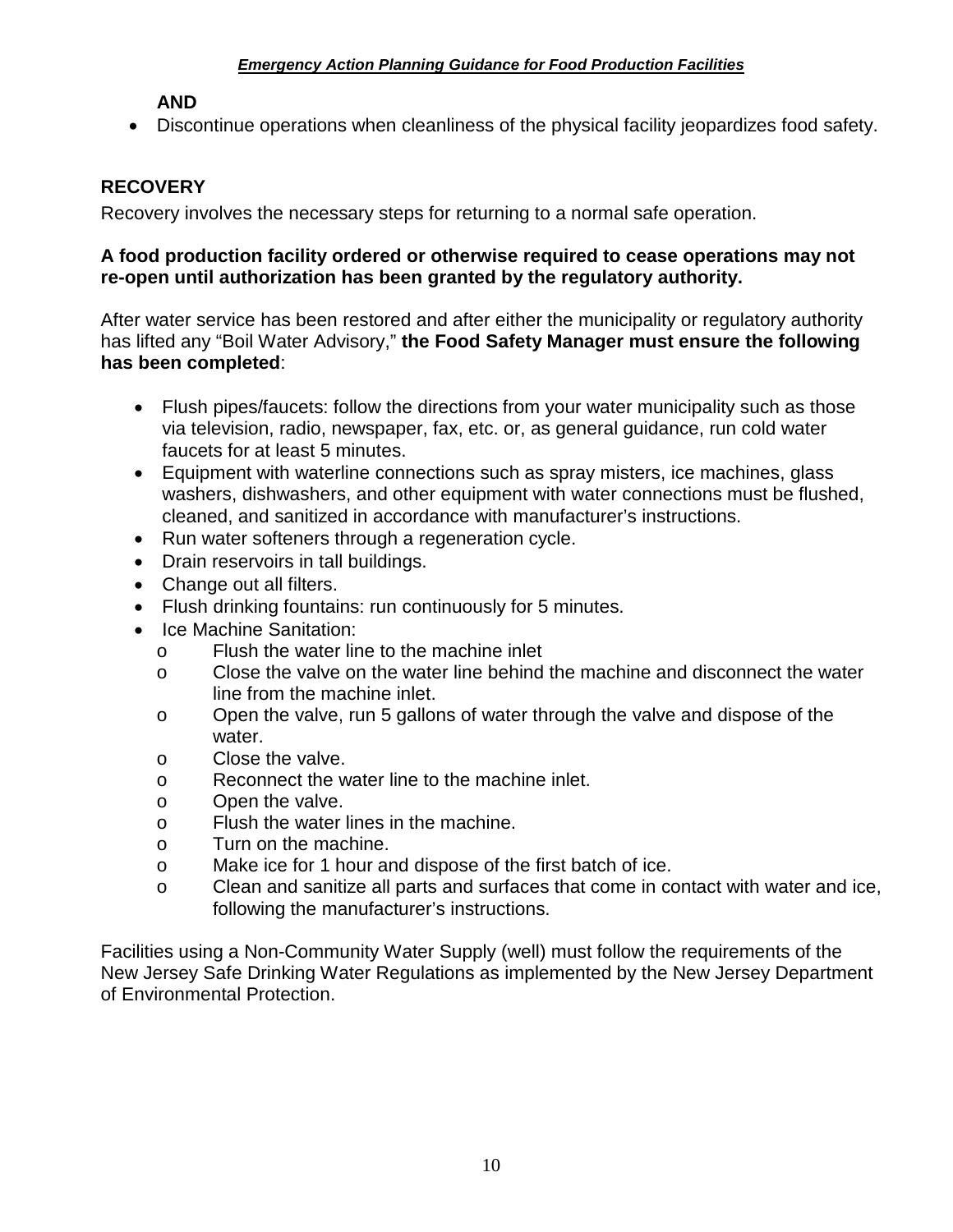### *Contaminated Water Supply (Biological)*

For the purpose of this Emergency Guidance, an imminent health hazard exists whenever a municipality has issued a Boil Water Advisory or when an onsite water supply has exceeded the maximum contaminant level for coliform bacteria or any other contaminant. **The Food Safety Manager must:**

- Note the date and time of water contamination
- Assess the operations affected
- Immediately notify the regulatory authority at the onset of the interruption, and
- Implement the appropriate emergency procedures if approved by the regulatory authority, or remain closed until granted approval to re-open by the regulatory authority.
- In a widespread event when contact with the regulatory agency is not possible, immediately discontinue operations if a safe operation cannot be maintained using alternative procedures.

## **ASSESSMENT**

In the event of an emergency involving a contaminated water supply, appropriate responses must be taken after an assessment of multiple factors including but not limited to:

- The complexity and scope of food processes
- The onset and duration of the emergency event
- The impact on other critical infrastructure and services; and
- The availability of alternative procedures that can be used to meet the requirements of the NJ Food Code.

The Food Safety Manager is responsible for conducting both initial and ongoing assessments to ensure consistent compliance with food safety requirements.

## **RESPONSE**

The following are temporary alternative procedures that can be taken to address specific affected food operations during a biological contamination of the water supply (boil water advisory). Where "boiled" water is indicated, the water must remain at a rolling boil for at least five minutes. Although chemicals (e.g. bleach) are sometimes used for disinfecting small amounts of household drinking water, chemical disinfection is generally not an option for food production facilities because of the lack of onsite equipment for testing chemical residuals.

## *Drinking Water*

Alternative Procedures

- Use commercially bottled water and/or water that has been boiled for at least 5 minutes **AND/OR**
- Haul water from an approved public water supply in a covered sanitized container
- **AND/OR**
- Arrange to use a licensed drinking water tanker truck.

Additional information for safe drinking water can be found at the following website: [www.epa.gov/ogwdw/faq/emerg.html.](http://www.epa.gov/ogwdw/faq/emerg.html)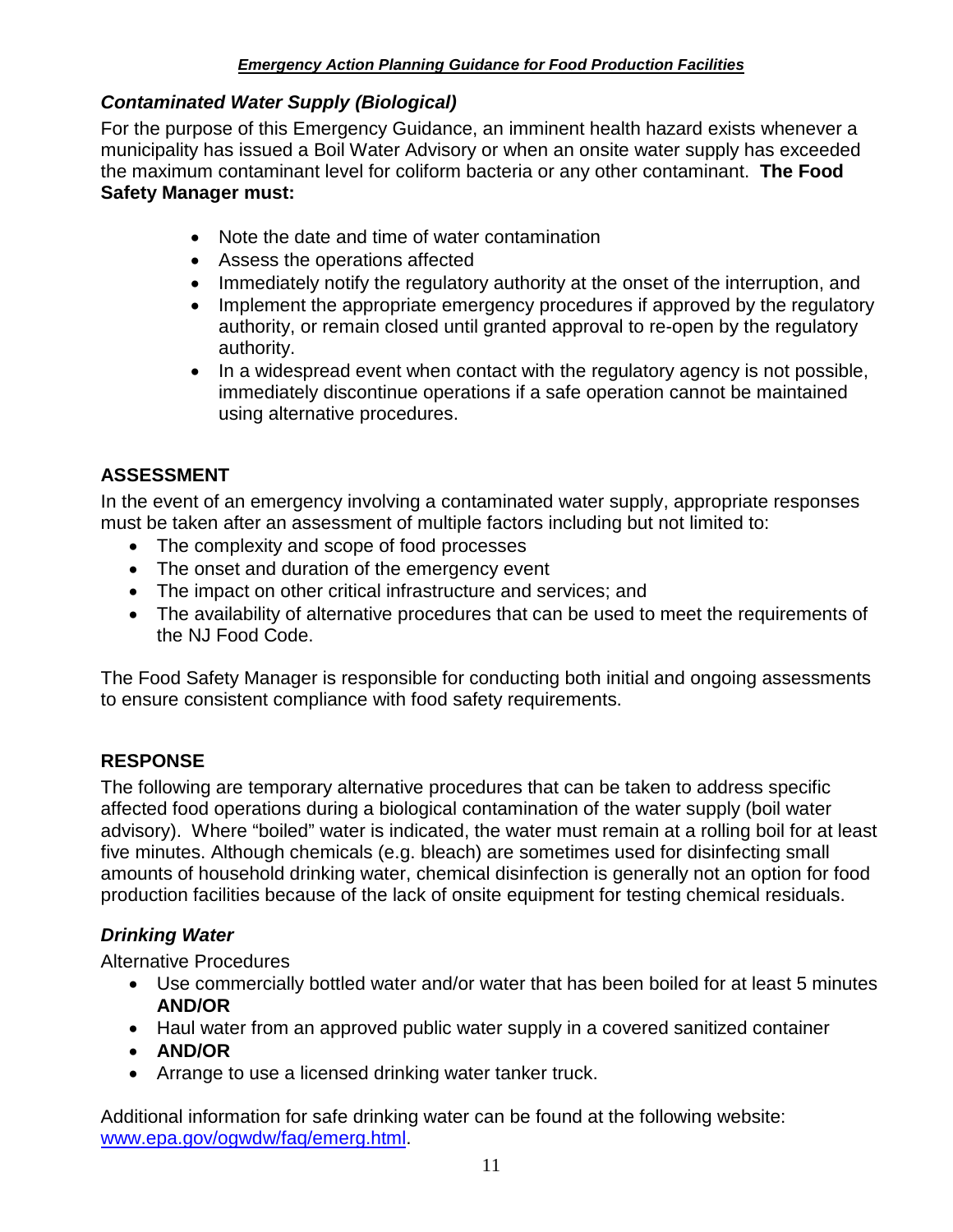## *Ice Making*

Alternative Procedures

- Discard existing ice.
- **AND**
- Discontinue making ice.
- Use commercially manufactured ice.

## *Preparing Food Products Requiring Water*

Alternative Procedures

- Discard any ready-to-eat food prepared with water prior to the discovery of the contamination.
- Prepare ready-to-eat food using commercially bottled or boiled water.

## *Washing/Soaking Produce*

Alternative Procedures

- Use pre-washed packaged produce.
- Use frozen/canned fruits and vegetables. **AND/OR**
- Wash fresh produce with boiled, commercially bottled water, or safe potable water hauled from a public water supply system.

## *Thawing of Frozen Foods*

Alternative Procedures

• Thaw only in the refrigerator or as part of the cooking process.

## *Cooking*

Alternative Procedures

- Use commercially bottled water **AND/OR**
- Haul water from an approved public water supply in a covered sanitized container **AND/OR**
- Arrange to use a licensed drinking water tanker truck.

## *Handwashing*

Alternative Procedures

• Use heated bottled water, boiled water, or safe water hauled from an approved public water supply.

**OR**

- Do not allow bare hand contact with ready-to-eat food. Suspend otherwise approved alternative procedures for bare hand contact. **AND**
- Use tap water and germicidal hand soap followed by a hand sanitizer.

## *Cleaning and Sanitizing Utensils and Equipment*

Alternative Procedures

• Use the existing automatic dish machine or the 3-compartment sink. Make certain that the sanitization step is being properly conducted (sanitizer concentration/temperature).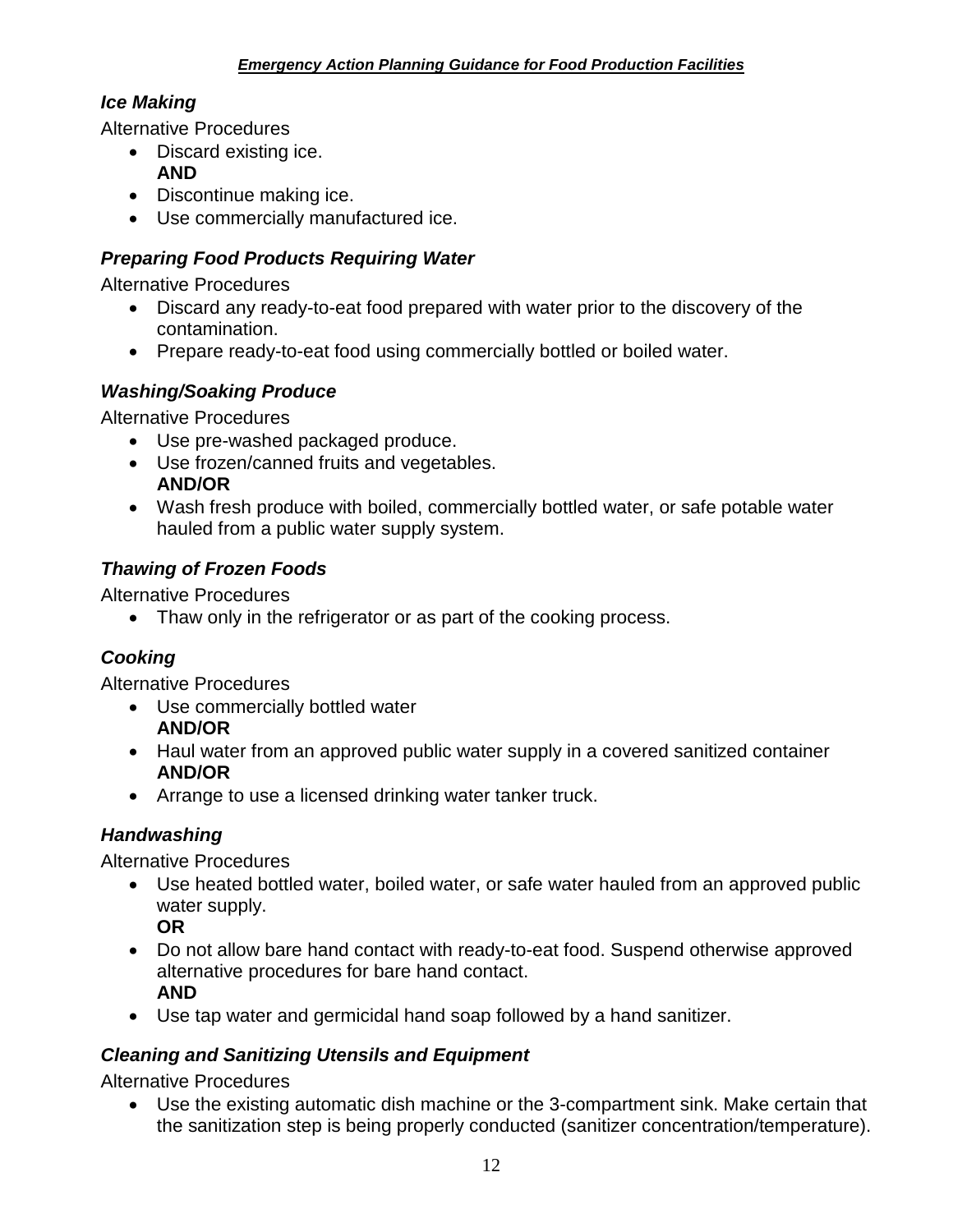## **RECOVERY**

Recovery involves the necessary steps for re-opening and returning to a normal safe operation.

#### **A food production facility that was ordered or otherwise required to cease operations may not re-open until authorization has been granted by the regulatory authority.**

After either the municipality or regulatory authority has provided notice that the water supply is safe to use, **the Food Safety Manager must ensure that the following has been completed**:

- Flush pipes/faucets: follow the directions of your water utility (in the newspaper, radio, or television) or, as general guidance, run cold water faucets for at least 5 minutes.
- Equipment with waterline connections such as ice machines, dishwashers, and other equipment with water connections must be flushed, cleaned, and sanitized in accordance with manufacturer's instructions.
- Run water softeners through a regeneration cycle.
- Drain reservoirs in tall buildings.
- Flush drinking fountains: run continuously for 5 minutes.
- Ice Machine Sanitation:
	- o Flush the water line to the machine inlet
	- o Close the valve on the water line behind the machine and disconnect the water line from the machine inlet.
	- o Open the valve, run 5 gallons of water through the valve and dispose of the water.
	- o Close the valve.
	- o Reconnect the water line to the machine inlet.
	- o Open the valve.
	- o Flush the water lines in the machine.
	- o Turn on the machine.
	- o Make ice for 1 hour and dispose of the first batch of ice.
	- o Clean and sanitize all parts and surfaces that come in contact with water and ice, following the manufacturer's instructions.

Food Establishments that utilize water from a Non-Community Water System (privately owned well) must follow the requirements of the New Jersey Safe Drinking Water Regulations as implemented by the New Jersey Department of Environmental Protection.

#### *Sewage Backup*

For the purpose of this guidance, a sewage backup means the overflow of sewage from equipment or plumbing facilities within a food production facility. N.J.A.C. Chapter 24 defines "sewage" as liquid waste that contains animal or vegetable matter in suspension or solution and may also include liquids containing chemicals in solution. Clear water waste (i.e. ice bin/machine drainage, condensation from refrigeration and air conditioning equipment) is not considered sewage. **In the event of a sewage backup, the Food Safety Manager must:**

- Note the date and time of the sewage backup
- Assess the affected operations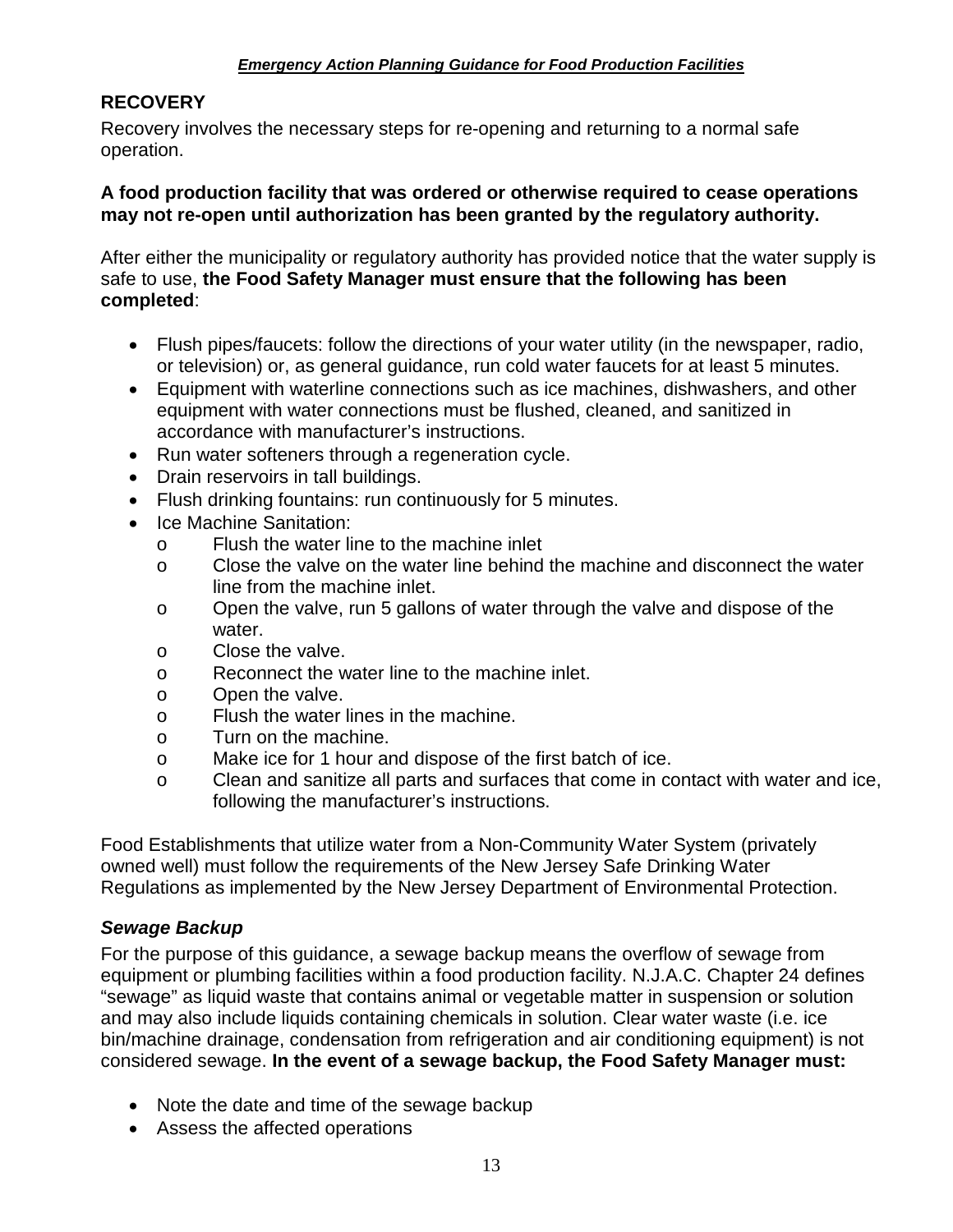- Immediately notify the regulatory authority, and
- Immediately discontinue operation if a safe operation cannot be maintained using an alternative procedure.
- Follow the appropriate emergency procedures if approved by the regulatory authority or remain closed until granted approval to re-open by the regulatory authority.

## **ASSESSMENT**

In the event of an emergency involving a sewage backup, appropriate food establishment responses must be taken after an assessment of multiple factors including but not limited to:

- The complexity and scope of operations
- The duration of the emergency event, and
- The availability of alternative procedures that can be used to meet the requirements of the NJ Food Code.

The Food Safety Manager is responsible for conducting both initial and ongoing assessments to ensure consistent compliance with food safety requirements.

## **RESPONSE**

The following are temporary alternative procedures that can be taken to address specific operations affected during a sewage backup emergency.

## *General*

Sewage from equipment directly connected to the plumbing system is either slow to drain or does not drain.

General Procedures

- Remove the affected equipment/fixture from service **AND**
- Remove the obstruction or call a service company.
- Thoroughly clean any spills with a detergent solution followed by a sanitizer solution
- Keep foot traffic away from area
- Use other appliances or fixtures in the establishment that are properly operating.

#### *Handwashing*

All handwashing sinks in the establishment do not drain.

Alternative Procedure

- Chemically treated (wet nap) towelettes (not to be used for bare hand contact) may be used for cleaning hands if not contacting food AND a handwashing facility is available in the toilet room location **OR**
- Hot water can be placed into a 5-gallon insulated container with a spigot which can be turned on to allow clean, warm water to flow over one's hands into another container. Provide suitable hand cleaner, disposable towels, and a waste receptacle. The container may only be emptied into an operational janitor sink or toilet. **OR**
- Discontinue operation.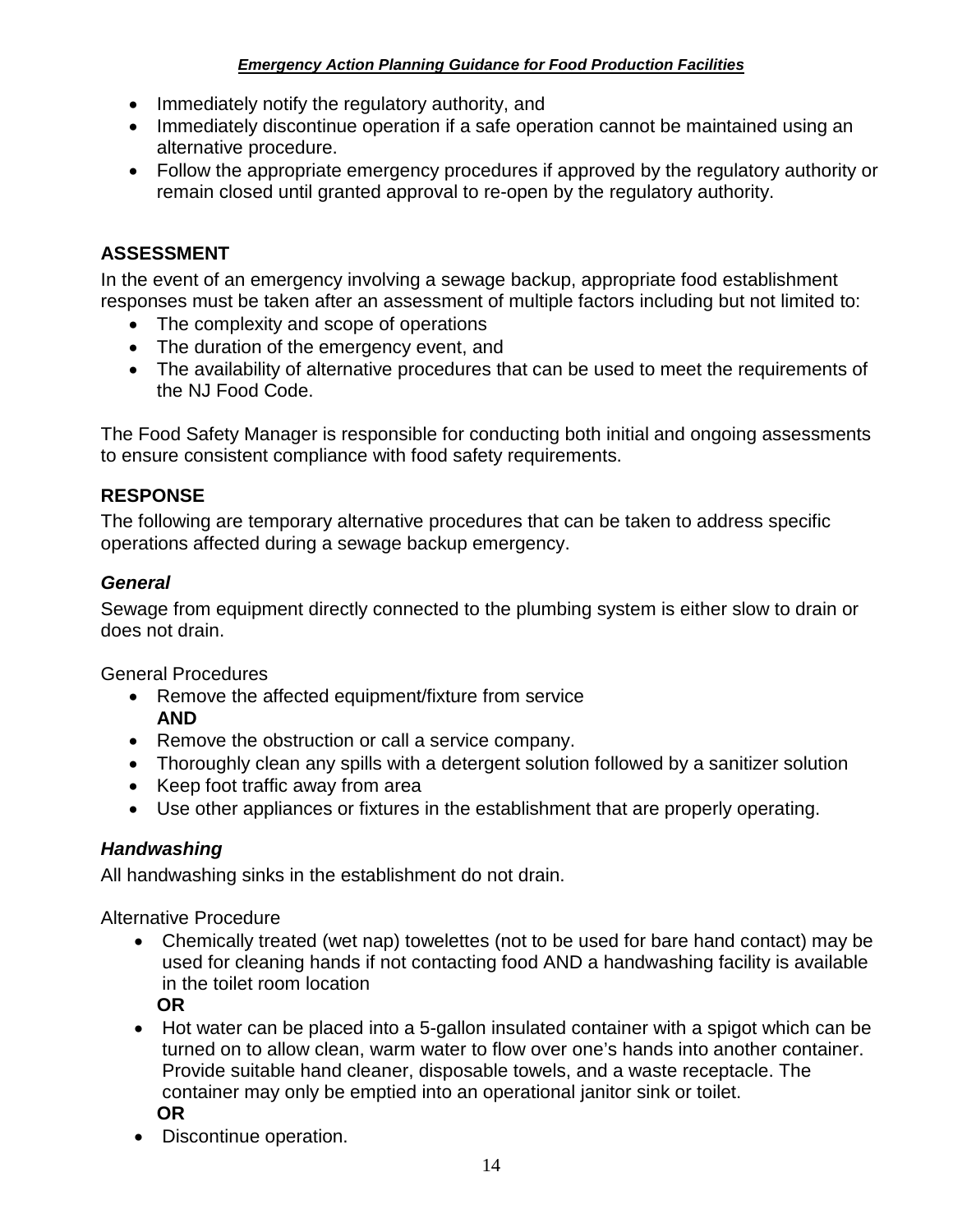## *Toilet Facilities*

All toilet facilities do not drain.

Alternative Procedure

- Toilet rooms that may not be conveniently located, but are accessible to employees during all hours of operation, may be used until water service is restored. **OR**
- Discontinue operation if no alternate toilet facilities are available.

## *Culinary Sinks*

All sinks used by QC, R&D, or production with food contact such as thawing food, washing fruits and vegetables, cooling food, etc. do not drain.

Alternative Procedure

- Thaw food in the refrigerator or as part of the cooking process.
- Use pre-washed packaged produce.
- Use frozen/canned fruits and vegetables that do not require washing.
- Use alternate cooling methods.
- Modify production, QC, or R&D procedures and activities requiring the use of a culinary sink.

#### *Equipment Washing*

All dish machines, 3-compartment sinks, pot sinks do not drain.

Alternative Procedure

• Discontinue affected operations after supply of clean equipment is exhausted.

#### *Utility Sink*

Utility sink does not drain.

Alternative Procedure

- Discontinue the use of the utility sink.
- Dispose of mop water into a toilet.
- Discontinue operation if the physical facility cannot be maintained in a sanitary condition.

#### *Continuous Overflow of Sewage into the Establishment*

Sewage continues to back up into the building after the individual appliance(s) have been removed from service.

Alternative Procedure

• Discontinue operation.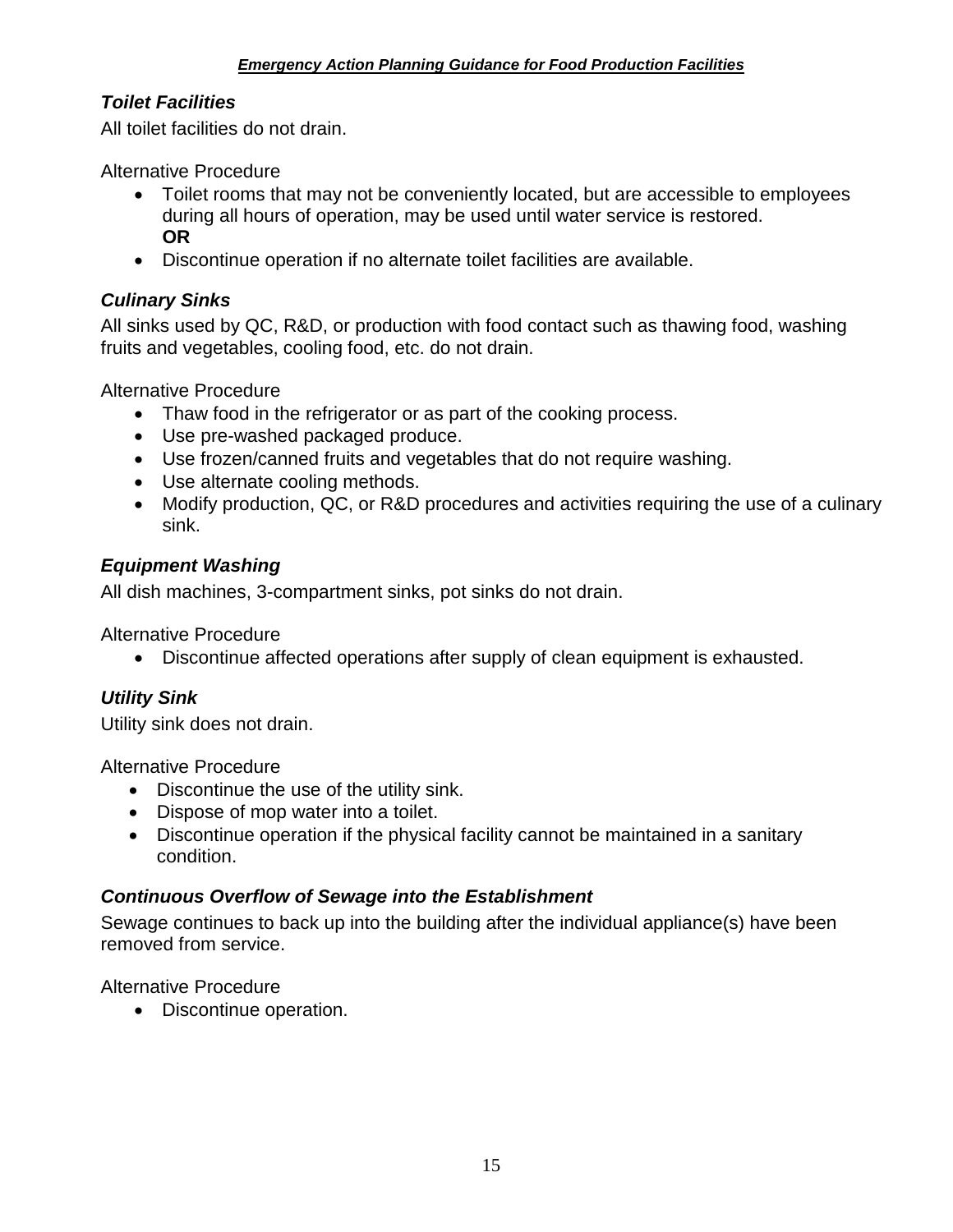## **RECOVERY**

Recovery involves the necessary steps for returning to a safe, normal operation.

#### **A facility ordered or otherwise required to cease operations may not re-open until authorization has been granted by the regulatory authority.**

Determine the cause of the problem and take appropriate corrective action.

- In the case of plugged drain lines, the permit holder will:
	- o Contact a service company to find and remove the obstruction.
	- o Replace worn or damaged plumbing as needed.
- In case the onsite sewage disposal system is malfunctioning:
	- o Contact the local health department for permit requirements.
	- o Contact a sewage pumping contractor to pump the septic tank and haul away sewage to an approved disposal site until repairs can be made.
	- o If necessary, barricade the affected area to keep the public and employees away from areas having exposed sewage.
	- o Contact a sewage disposal system installation contractor to arrange for repairs to be made.

#### *Personal Health and Safety Considerations for Employees Involved in Clean Up*

- Wear eye protection.
- Wear rubber boots that can be washed and sanitized after the event.
- Wear protective clothing such as coveralls.
- Do not allow employees to walk between the affected area and other areas of the establishment without removing footwear and protective clothing.
- Follow OSHA rules for handling detergents, sanitizers, and other chemicals used in the cleaning process.
- Handwashing immediately after working with contaminated materials and before engaging in food preparation activities (working with exposed food, clean equipment and utensils, unwrapped single service articles).
	- o Double hand washing: Clean hands and exposed portions of the arms using a cleaning compound in a lavatory that is properly equipped by vigorously rubbing together the surfaces of their lathered hands and arms for at least 20 seconds. Thoroughly rinse with clean water. Repeat.
	- o Dry hands using disposable towels.
	- o Use a disposable towel to turn off the water to prevent recontaminating the hands.
	- o Follow up with a hand antiseptic.
	- o Have janitorial staff clean the lavatory faucets and other portions of the lavatory after use to prevent transferring any contamination to food handlers.

## *General Clean-Up*

- All damaged food equipment, utensils, or equipment must be destroyed and properly disposed.
- Floors, walls, furnishings, carpets, utensils, and equipment damaged beyond salvage must be removed and replaced as necessary.
- Affected walls, floors, and equipment surfaces must be cleaned with soap and water, rinsed, and sanitized. Carpets should be either removed or effectively cleaned and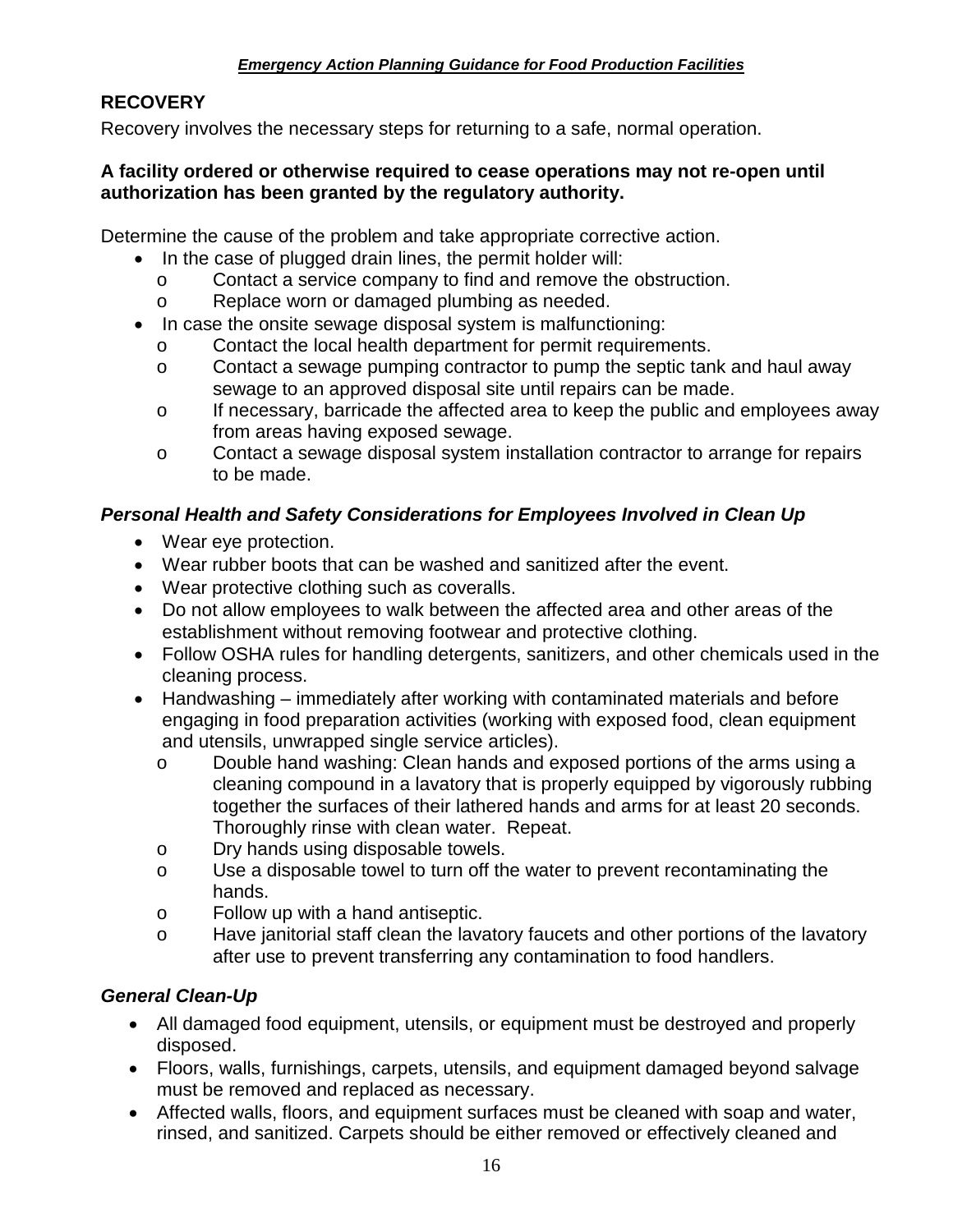sanitized.

- Remove wet materials. Dispose of any materials that cannot be effectively cleaned and sanitized.
- Remove any standing sewage.
- Clean and sanitize any utensils and equipment in the affected area.
- Use a detergent solution to clean floors, equipment, and other affected areas followed by a clean water rinse.
	- o Disinfect the floor and any other affected areas by using an EPA-registered disinfectant such as a 500 parts per million chlorine solution or other product labeled as a disinfectant. Follow manufacturer's instructions for disinfectant use.
	- o Air-dry the affected area.
	- o Launder or discard mop heads and other cleaning aids that contacted the sewage.
	- o Alternative measure: Hire a janitorial service with expertise in cleaning food establishments exposed to sewage backups.

#### *Contaminated Items*

- Launder any uniforms in contact with sewage.
	- o Launder separately.
	- o Use bleach.
	- o Use a mechanical dryer.
- Discard any single use items that came into contact with sewage.

#### *General Food Salvage Assessment*

Discard any food or food packaging materials that have come into contact with sewage. Very few food or beverage items can be saved after being exposed to sewage. Food items in soft packaging or with screw-top lids must be destroyed. In some cases canned goods in metal cans or rigid plastic containers can be saved. Even so, the condition of the can is another limiting factor. The presence of rust, soil, or destroyed labeling precludes salvage. Refer to N.J.A.C. 8:21 Subchapter 11 for information regarding dented cans unsuitable for sale, salvage or distressed foods, and disposal of distressed foods.

Sewage can make foods unsafe to eat especially if packaging is contaminated. **Discard** the following foods if sewage has covered, splashed, dripped on, or seeped into the package:

- Alcoholic beverages: refer to your local regulatory authority for salvage or destruction.
- Exposed foods, bulk foods, fresh produce, meat, poultry, fish and eggs;
- Any foods packaged in paper, plastic, cloth, or fiber;
- Cardboard boxes, even if the contents seem dry, including cereals, pasta products, rice, salt;
- Foods with cardboard seals, such as mayonnaise and salad dressing, or foil or cellophane packages;
- Food in glass jars, including unopened jars with waxed paper, foil, cellophane or cloth covers;
- Foods, liquids or beverages in crown-capped bottles or containers with pull-tab tops, corks or screw caps;
- All opened containers and packages; foods in bags or canisters;
- Cans that are dented, leaking, bulging or rusted; and
- Cans that have been tossed about and are far from their normal storage spot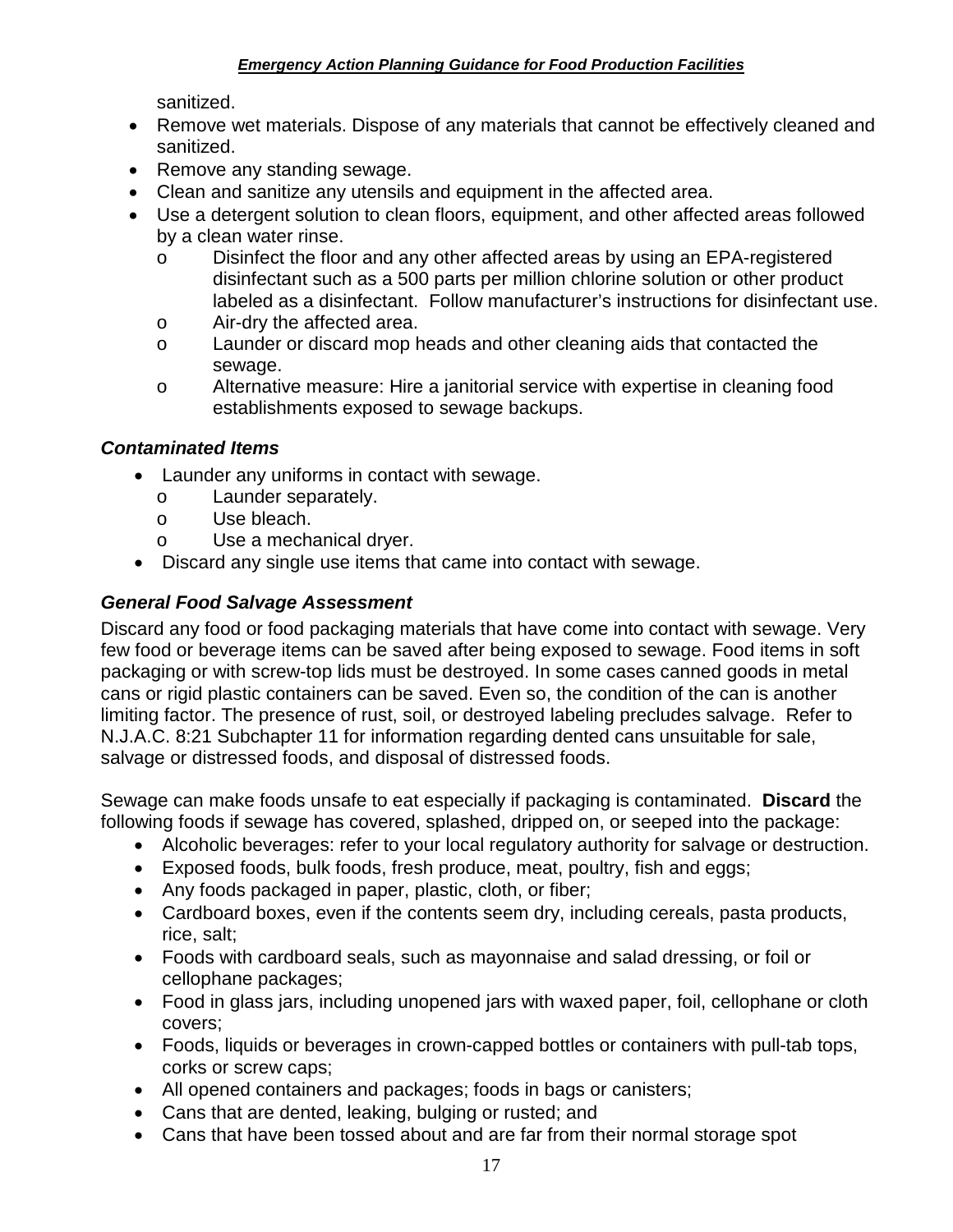(possibility of pinholes or seam fractures).

• Canned goods may not be sold without all required labeling information. Therefore, canned foods with damaged labels should be discarded.

## *Salvaged Goods – Reconditioning*

In some cases where the quantities of food involved are large (e.g. warehouse), it may be feasible to attempt salvage of food items for either human or animal consumption. The salvageable items must be documented and securely moved to an approved firm that has reconditioning capability. Such activity must be coordinated with the New Jersey Department of Health Food and Drug Safety Program and the local health department.

## *Disposal of Food*

If it is determined that food must be discarded:

- Remove to a designated condemned food storage area away from food preparation and equipment storage and secure in covered refuse containers or other isolated areas to prevent either service to the public or accidental contamination of the facility and other food.
- If the food must be retained until the distributor can credit the facility, it must be clearly labeled as "NOT FOR SALE."
- Discarded refrigerated food may be stored in a refrigerated location separate from other food and held for credit until recorded by food supplier/distributor.
- The facility should document the type and amount of food, costs, and the reason for disposal for insurance and regulatory purposes.
- Small volumes of food to be discarded can be denatured with a cleaning product (such as bleach) and placed in a covered refuse bin outside the facility.
- Large volumes of food should be stored in covered refuse containers in a secure location and disposed of by a refuse disposal company as soon as possible.
- All food waste is to be disposed of in accordance with state and local waste disposal regulations in a licensed landfill.
- Local landfills should be contacted prior to delivery of food from a private individual or carrier to ensure acceptance of the waste.

## *Fire*

For the purpose of this Emergency Guidance, a non-reportable fire is any small confined fire in a food production facility that has been extinguished using a simple device such as a wet towel or pan lid. Otherwise, **all other fires are considered reportable and the Food Safety Manager must:**

- 1. Note the date and time of the fire
- 2. Assess the affected operations
- 3. Immediately report the fire to the regulatory authority, and
- 4. Immediately discontinue operation if a safe operation cannot be maintained using an alternative procedure.
- 5. Follow the appropriate emergency procedures if approved by the regulatory authority or remain closed until granted approval to re-open by the regulatory authority.

## **ASSESSMENT**

In the event of an emergency involving a fire, appropriate responses must be taken after an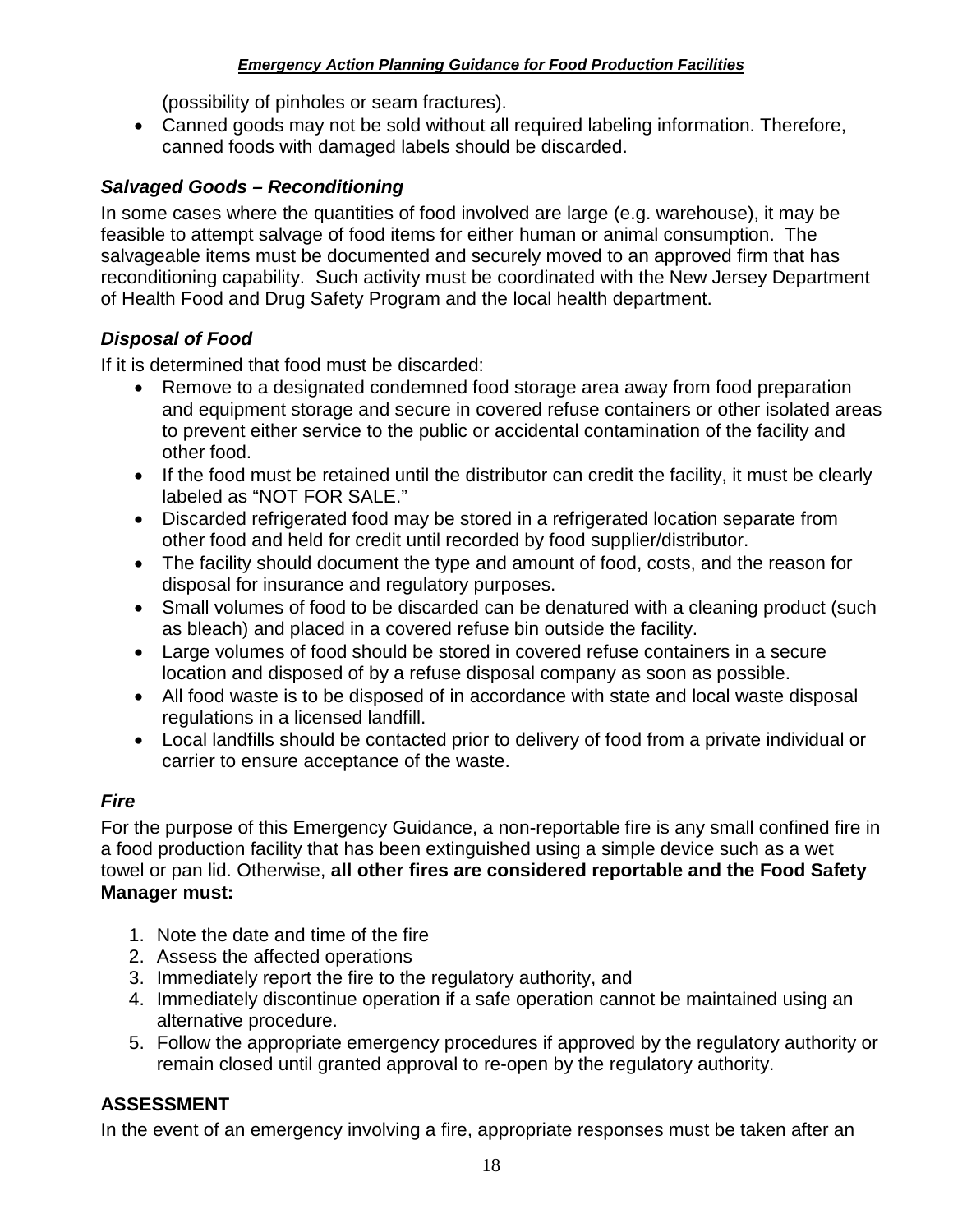assessment of multiple factors including but not limited to:

- The complexity and scope of operations
- The duration of the emergency event
- The impact on other critical infrastructure and services (example: water supply, electrical service, physical facility, equipment, smoke/water damage, offensive odors, deposition of toxic chemicals), and
- The availability of alternative procedures that can be used to meet the requirements of the NJ Food Code.

The Food Safety Manager is responsible for conducting both initial and ongoing assessments to ensure consistent compliance with food safety requirements.

## **RESPONSE**

The following are temporary alternative procedures that can be taken to address specific affected food operations as a result of a fire.

## *If the Fire is Contained*

The following alternative procedures may be applied if the fire is confined to a small incidental area or a single piece of equipment and fire is extinguished using a simple fire-fighting device (i.e. hand held extinguisher) that does not require extensive cleanup.

Alternative Procedures

• Unaffected areas of the facility may remain open while clean-up and minor repairs are made.

#### *If the Fire is Widespread*

The process of fighting the fire, regardless of size, contaminates the following: food, equipment, storage areas, production areas etc. These contaminants are typically associated with use of high pressure fire suppression devices (i.e. ventilation hood fire suppression system or professional fire department equipment) and/or contaminated water.

Alternative Procedure

• Discontinue operations. Resume operations only after recovery steps have been completed.

## *If the Fire Causes Extensive Damage*

If the fire causes extensive damage to equipment and the facility's structure, the following procedures should be used.

Alternative Procedure

• Discontinue operations. Resume operations only after recovery steps have been completed.

## **RECOVERY**

Recovery involves the necessary steps for returning to a normal safe operation.

#### **A food production facility that was ordered or otherwise required to cease operations may not re-open until authorization has been granted by the regulatory authority.**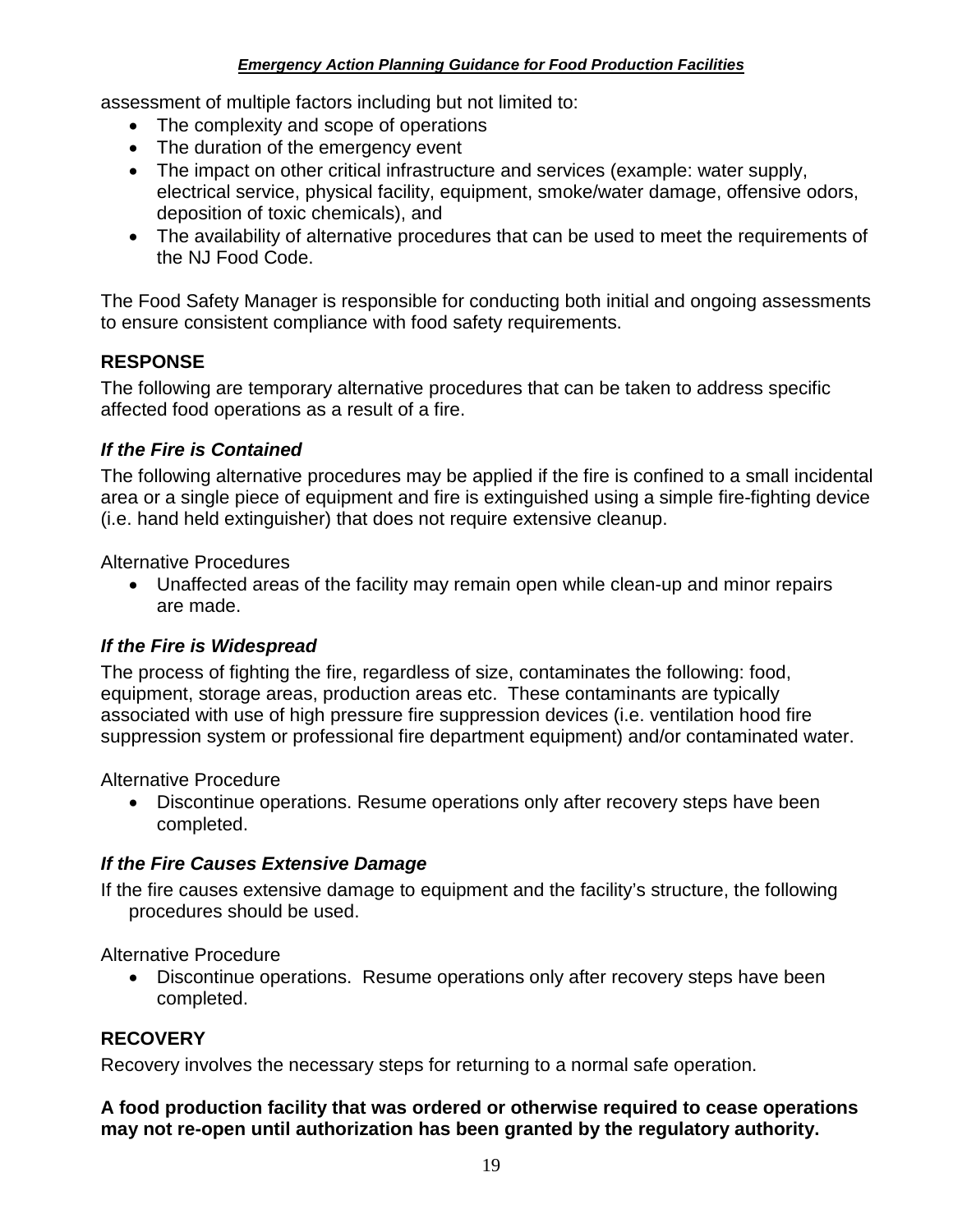## *Food Salvaging/General Considerations*

In some cases where the quantities of food involved are large (e.g. warehouse), it may be feasible to attempt salvage of food items for either human or animal consumption. The salvageable items must be documented and securely moved to an approved firm that has reconditioning capability. Such activity must be coordinated with the New Jersey Department of Health and Senior Services Food and Drug Safety Program and the Local Health Department.

The following is a guide for handling specific food items:

- **Alcoholic beverages**: Refer to your local regulatory authority for salvage or destruction.
- **Bottled soft drinks**: Unless protected by a plastic outer wrap or in bottles with sealed screw-on lids, soft drinks in glass bottles are very difficult to salvage. In addition, if soft drinks in plastic bottles have been subjected to excessive heat, fire or smoke, they are almost always deemed unsalvageable. Bottle contents must be drained before returning the containers for deposits. This can be permitted if there are proper facilities for disposing of the liquid and a health nuisance is not created. If such facilities are not available, the product and container may have to be destroyed by removing to a licensed landfill.
- **Canned soft drinks**: Canned soft drinks may be salvaged if the contents have not been subjected to excessive heat or fire. The cans must be cleaned and sanitized, if necessary. If the cans have been subjected to excessive heat or are not cleanable, the contents must be destroyed.
- **Dairy products**: Dairy products must be destroyed with no attempt to salvage if they have been subjected to excessive heat, fire, smoke or water or have been temperature abused due to vulnerable packaging and temperature requirements.
- **Sugars, candies, flour, cereal products, bakery products, dried beans, rice, and other grains**: If subjected to excessive heat, fire, smoke or water damage, no attempt to salvage such products can be permitted due to vulnerable packaging.
- **Products in glass with metal screw-type or metal slip covers**: This includes pickles, olives, catsup, steak sauces, salad dressings, syrups, etc. If subjected to excessive heat, fire, or smoke, this type of container is very difficult to clean or disinfect due to exposure of the threaded closure and may have to be destroyed.
- **Fish and meats – fresh or frozen**: If they have been subjected to excessive heat, fire, smoke and/or water damage or have been temperature abused, these products must be destroyed.
- **Refrigerated and frozen food**: If refrigerated and frozen foods are stored in a completely enclosed walk in refrigerator or freezer or enclosed case, and electrical service has not been interrupted for extended periods, some product may be salvaged, depending upon the severity of heat, fire, smoke and water and the product exposure to these elements. Prompt removal of such foods to a suitable storage unit is necessary to save the product.
- **Produce – fresh or dried:** If exposed to excessive heat, fire, smoke and/or water damage, no attempt to salvage can be permitted and all such products must be destroyed.
- **Canned goods**: Where the heat and water damage has been minimal, canned goods can be salvaged quickly by cleaning the exterior surfaces and removing them to suitable storage areas, preferably away from the fire scene. Cleaning and re-labeling a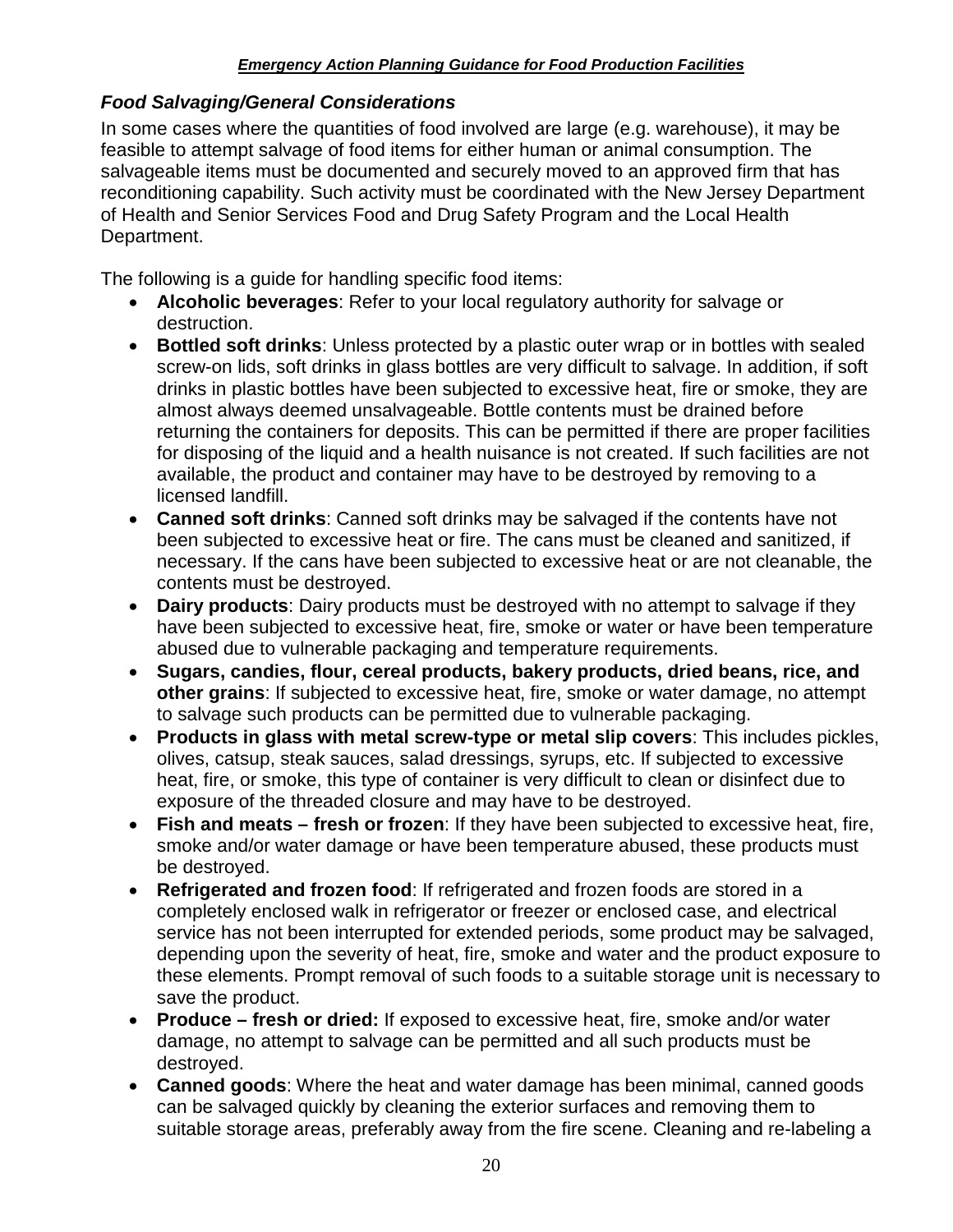relatively small quantity of canned goods is usually not attempted because of the cost involved compared to the lower value of the salvaged product.

### *Charitable Donation*

It may be possible to divert some foods mentioned above, such as minimally damaged canned foods, to a local food bank for distribution to charitable organizations. Check with the DHSS Food and Drug Safety Program. A donor of food is generally protected from liability unless:

- The illness or disease resulted from the willful, wanton, or reckless acts of the donor.
- The illness or disease resulted from prepared food if any of the following apply:
	- o A law of this state or a rule promulgated by an agency or department of this state concerning the preparation, transportation, storage, or serving of the prepared food was violated at any time before the food was donated.
	- o The illness or disease resulted from food in hermetically sealed containers that were not prepared by a commercial processor.
	- o The donor had actual or constructive knowledge that the food was tainted, contaminated, or harmful to health or wellbeing of the recipient of donated food.

## *General Cleanup Considerations*

- All areas affected by the fire must be cleaned and sanitized.
- All damaged food products, equipment, and utensils must be removed from the premises as necessary.
- Resuming operations should be allowed only after the fire department has determined that the structure is safe.

## *Disposal of Food*

If it is determined that food must be discarded:

- Remove to a designated condemned food storage area away from food preparation and equipment storage and secured in covered refuse containers or other isolated areas to prevent either service to the public or accidental contamination of the facility and other food.
- If the food must be retained until the distributor can credit the facility, it must be clearly labeled as "NOT FOR SALE".
- Discarded refrigerated food may be stored in a refrigerated location separate from other food and held for credit until recorded by food supplier/distributor.
- The facility should document the type and amount of food, costs and the reason for disposal for insurance and regulatory purposes.
- Small volumes of food to be discarded can be denatured with a cleaning product (such as bleach) and placed in a covered refuse bin outside the facility.
- Large volumes of food should be stored in covered refuse containers in a secure location and disposed of by a refuse disposal company as soon as possible.
- All food waste is to be disposed of in accordance with state and local waste disposal regulations in a licensed landfill.

Local landfills should be contacted prior to delivery of food from a private individual or carrier to insure acceptance of the waste.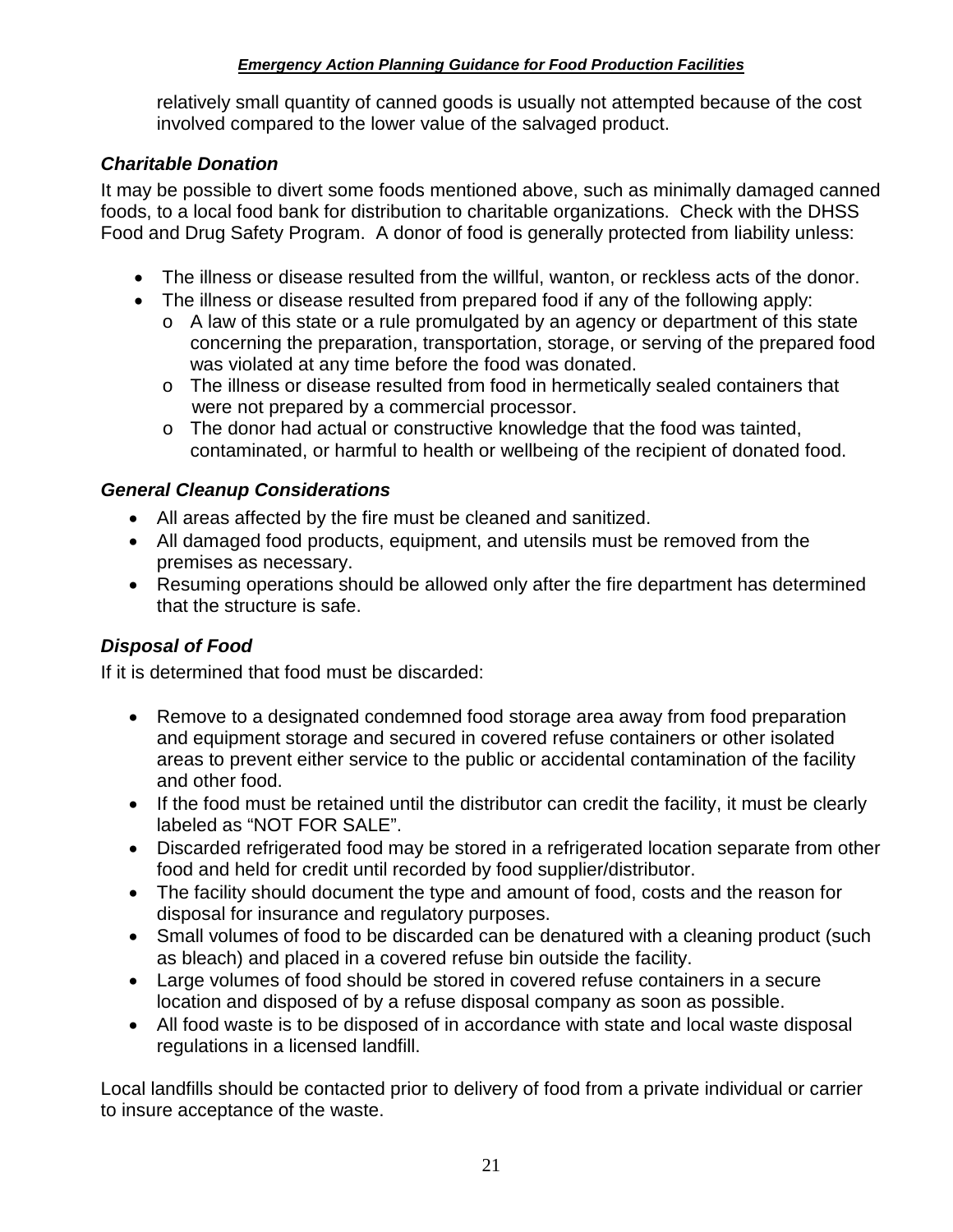## <span id="page-23-0"></span>*Flood*

In the event of an emergency involving a flood, **the Food Safety Manager must**:

- 1. Assess the operations affected by the flood
- 2. Immediately notify the regulatory authority, and
- 3. Immediately discontinue operation if a safe operation cannot be maintained using an alternative procedure.
- 4. Follow the appropriate emergency procedures if approved by the regulatory authority or remain closed until granted approval to re-open by the regulatory authority.

## **ASSESSMENT**

In the event of an emergency involving a flood, appropriate food establishment responses must be taken after an assessment of multiple factors including but not limited to:

- The complexity and scope of food operations,
- The duration of the emergency event,
- The impact on other critical infrastructure and services (example: water supply, food storage, equipment, wastewater disposal, site drainage, building access, indoor air quality), and
- The availability of alternative procedures that can be used to meet the requirements of the NJ Food Code.

The Food Safety Manager is responsible for conducting both initial and ongoing assessments to ensure consistent compliance with food safety requirements.

#### **RESPONSE**

The following are temporary alternative procedures that can be taken to address specific affected food operations after a flood.

#### *Minor Leakage*

Minor leakage accumulated from a water line or incidental water accumulation on the floor where food, utensils, equipment, packaging, etc. are not affected.

Alternative Procedure

• Unaffected areas of the establishment may remain open while repairs/recovery takes place. Minimize traffic from flooded areas to unaffected food areas.

#### *Major Flooding Inside the Building*

Flooding inside the building resulting from the overflow of a body of water, poor surface drainage, a major break in a water line, etc. that affects food, utensils, equipment, packaging.

Alternative Procedure

• Discontinue operation. Resume operations only after recovery steps have been completed.

## **RECOVERY**

Recovery involves the necessary steps for returning to a normal operation.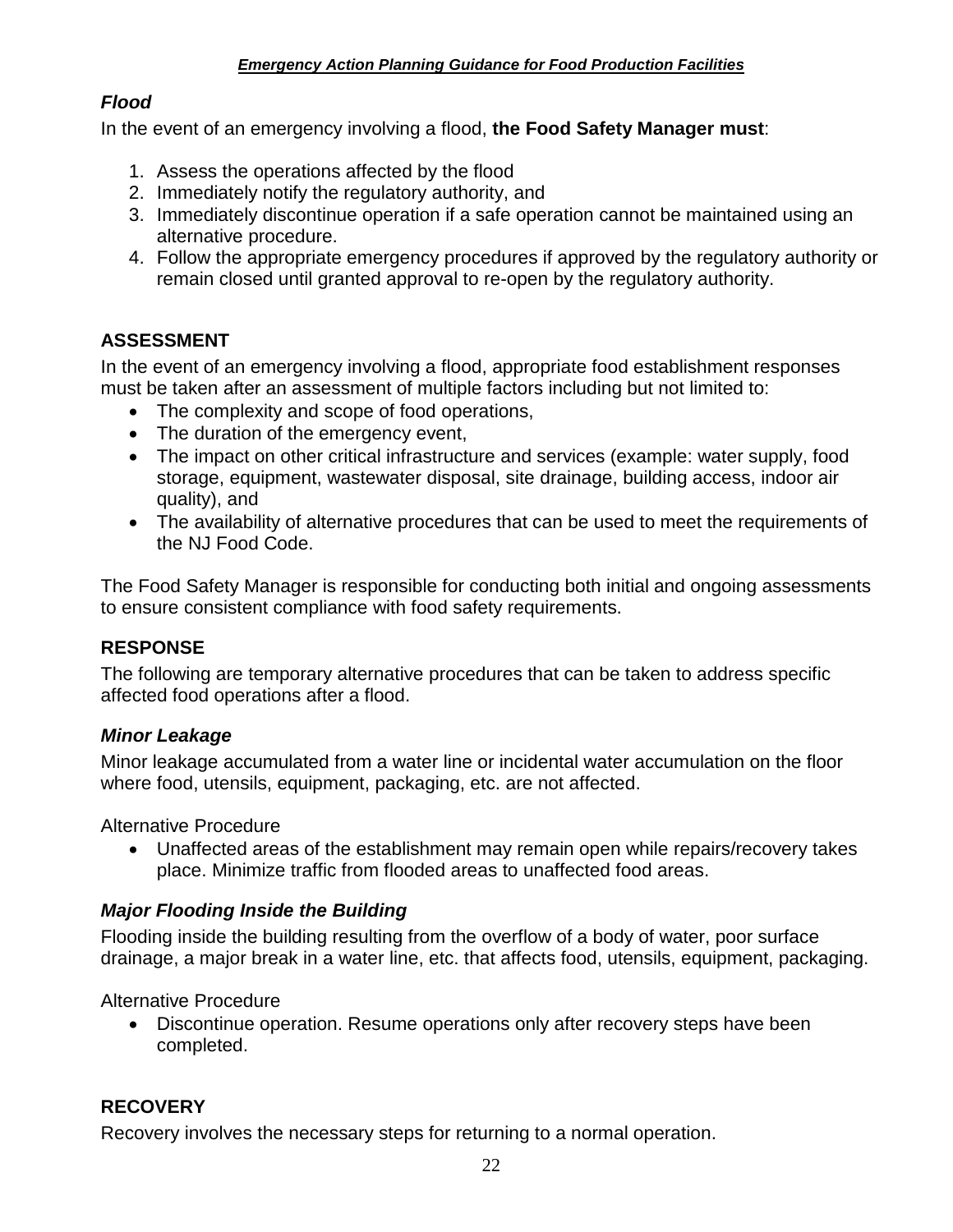#### **A food production facility that was ordered or otherwise required to cease operations may not re-open until authorization has been granted by the regulatory authority.**

For information on air quality after a flood, see the U.S. EPA publication "Fact Sheet: Flood Cleanup - Avoiding Indoor Air Quality Problems" at:<http://www.epa.gov/mold/flood/index.html>

## *Personal Health and Safety Considerations for Employees Involved in Clean-up*

- Wear eye protection.
- Wear rubber boots that can be washed and sanitized after the event.
- Wear protective clothing such as coveralls.
- Do not allow employees to walk between the affected area and other areas of the establishment without removing footwear and protective clothing.
- Follow OSHA rules for handling detergents, sanitizers, and other chemicals used in the cleaning process.
- Handwashing Immediately after working with contaminated. materials and before engaging in food preparation activities (working with exposed food, clean equipment and utensils, unwrapped single service / use articles)
	- o Double hand washing: Clean hands and exposed portions of the arms using a cleaning compound in a lavatory that is properly equipped by vigorously rubbing together the surfaces of their lathered hands and arms for at least 20 seconds and thoroughly rinsing with clean water. Repeat.
	- o Dry hands using disposable towels.
	- o Use a disposable towel to turn off the water to prevent re-contaminating the hands.
	- o Follow-up with a food code compliant hand antiseptic.
	- o Have janitorial staff clean the lavatory faucets and other portions of the lavatory after use to prevent transferring any contamination to food handlers.

#### *Clean-up*

- To prevent mold and mildew growth, conduct corrective actions within 24-48 hours after the flood waters recede.
- Remove wet materials. Dispose of any materials that cannot be effectively cleaned and sanitized. Remove any standing water.
- Unsalvageable food and all single service items, packaged or unpackaged that came in contact with flood water, must be destroyed and properly disposed.
- Floors, walls, furnishings, carpets, and equipment damaged beyond salvage must be removed and replaced as necessary. Sheet rock is especially susceptible to mold growth and should be removed and replaced if in contact with flood waters.
- Affected walls, floors, and equipment surfaces must be cleaned with soap and water, rinsed, and sanitized. Carpets should be either removed or effectively cleaned and sanitized.
- Use a detergent solution to clean floors, equipment, and other affected areas followed by a clean water rinse.
- Disinfect the floor and any other affected areas by using an EPA-registered disinfectant such as a 500 parts per million chlorine solution or other product labeled as a disinfectant. Follow manufacturer's instructions for 'disinfectant" use.
- Air-dry the affected area.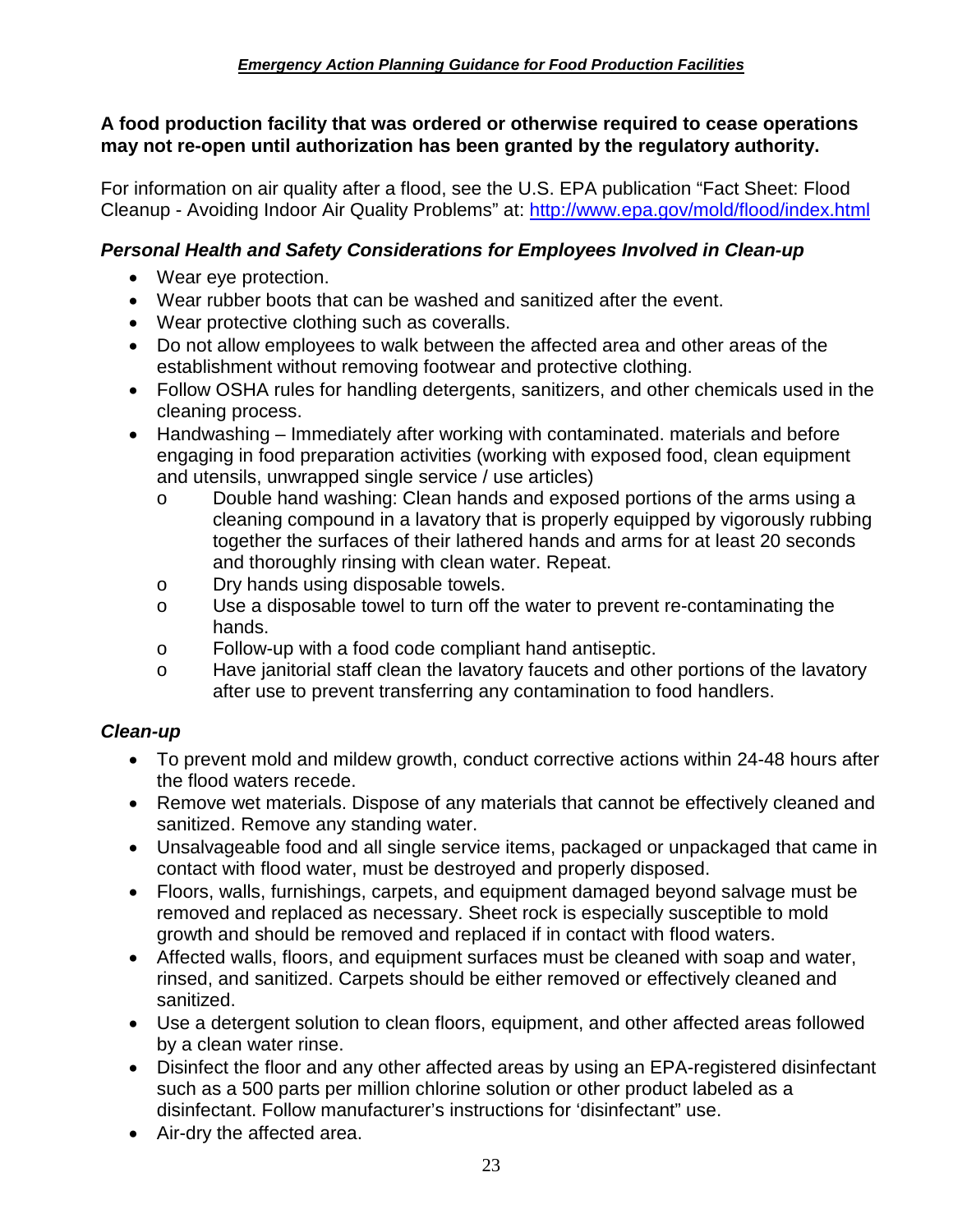- Clean and sanitize any utensils and salvageable equipment in the affected area.
- Launder any uniforms in contact with flood water. Launder separately by using bleach and/or a mechanical dryer.
- Launder or discard mop heads and other cleaning aids that contacted flood water.
- Alternative measure: Hire an outside service having expertise in cleaning and sanitizing food establishments exposed to flood water.

An establishment utilizes a well and/or septic system that was covered by flood water must contact your local health department for additional instructions.

## *General Flood Salvage Assessment*

Flood waters may carry silt, raw sewage, oil or chemical waste that can make stormdamaged foods unsafe to eat if packaging is contaminated. Discard any food or food packaging materials that have come into contact with flood water. Very few items can be saved after being exposed to flood water. Food items in soft packaging or with screw-top lids must be destroyed. In some cases, canned goods in metal cans or rigid plastic containers can be saved. Even so, the condition of the can is another limiting factor. The presence of rust, soil, or destroyed labeling precludes salvage. Flood water can make foods unsafe to eat, especially if the packaging is contaminated.

**Discard** the following foods if flood water has covered, splashed, dripped on or seeped into the package:

- Alcoholic Beverages: Refer to your local regulatory authority for salvage or destruction.
- Exposed Foods: bulk foods, fresh produce, meat, poultry, fish and eggs
- Any foods packaged in paper, plastic, cloth, or fiber;
- Cardboard boxes, even if the contents seem dry, including cereals, pasta products, rice, salt;
- Foods with cardboard seals, such as mayonnaise and salad dressing, or foil or cellophane packages;
- Food in glass jars, including unopened jars with waxed paper, foil, cellophane or cloth covers;
- Foods, liquids or beverages in crown-capped bottles or containers with pull-tab tops, corks or screw caps;
- All opened containers and packages; foods in bags or canisters;
- Cans that are dented, leaking, bulging or rusted; and
- Cans that have been tossed about and are far from their normal storage spot (possibility of pinholes or seam fractures).
- Cans may not be sold without all required labeling information. Therefore, cans with damaged labels should be discarded.

## *Salvaged Goods – Reconditioning*

In some cases where the quantities of food involved are large (e.g. warehouse), it may be feasible to attempt salvage of food items for either human or animal consumption. The salvageable items must be documented and securely moved to an approved firm that has reconditioning capability. Such activity must be coordinated with the New Jersey Department of Health and Senior Services Food and Drug Safety Program and the Local Health Department.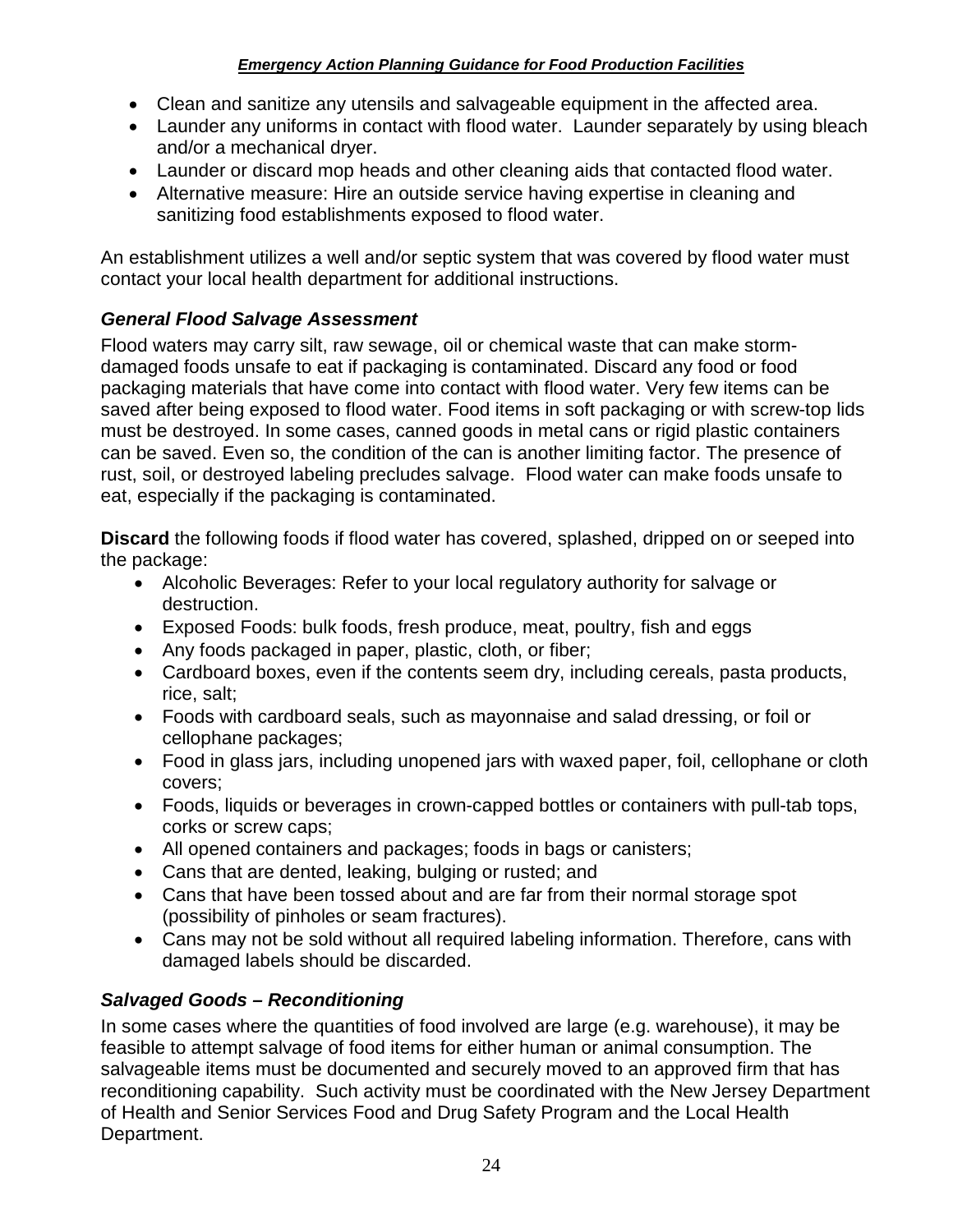### *Disposal of Food*

- Remove to a designated condemned food storage area away from food preparation and equipment storage and secured in covered refuse containers or other isolated areas to prevent either service to the public or accidental contamination of the facility and other food.
- If the food must be retained until the distributor can credit the facility, it must be clearly labeled as "not for sale" and kept in a refrigerated location separate from other food and held for credit.
- Discarded refrigerated food may be recorded by food supplier/distributor.
- The facility should document the type and amount of food, costs and the reason for disposal for insurance and regulatory purposes.
- Small volumes of food to be discarded can be denatured with a cleaning product (such as bleach) and placed in a covered refuse bin outside the facility.
- Large volumes of food should be stored in covered refuse containers in a secure location and disposed of by a refuse disposal company as soon as possible.
- All food waste is to be disposed of in accordance with state and local waste disposal regulations in a licensed landfill.
- Local landfills should be contacted prior to delivery of food from a private individual or carrier to insure acceptance of the waste.

## *Equipment with waterlines*

- Take the following precautions when salvaging ice machines, glass washers, dishwashers, and other equipment with water connections:
	- o Flush waterlines, faucet screens and waterline strainers, and purge fixtures of any standing water.
	- o Discard any equipment that is damaged and can't be restored to safe sanitary standards. This may include flood-damaged wood/particle board or plastic laminate components (office area desks, cabinets, bookcases, etc.)

## *Walk-In Cooler Restoration Guidelines*

In general, the walk-in cooler in a flooded food service facility needs to be reviewed on a case by case basis.

- If the inside of the cooler has a quarry tile floor with 6-inch sealed coving, and the floor did not flood over the coving, the interior surface can be cleaned, scrubbed, and disinfected with an EPA-registered disinfectant. Follow label use instructions for disinfecting floors. In the absence of EPA-registered product, a solution of 1 tablespoon of chlorine bleach (5.25% concentration) in 1 gallon of water may be used. Quaternary Ammonium at a concentration of 200 ppm, or other EPA-registered product should be used on equipment and structural surfaces that are salvageable.
- If the inside of the cooler has walls that sit directly on the floor, and the caulking seal is intact, the cooler walls can be cleaned, scrubbed, and disinfected with an EPAregistered disinfectant following label instructions or using 1 cup bleach (5.25% concentration) in 4 gallons of water. The walls of the cooler should be made of wood frame with closed foam insulation for this process to be successful.
- If the inside of the walk-in cooler was damaged by holes or cuts, and the flood water rose above those holes or cuts, the entire panel will need to be replaced.
- On a free-standing walk-in, the panels can be disassembled, cleaned, and sanitized to remove the silt below the panel. This would apply when the cooler wall did not have a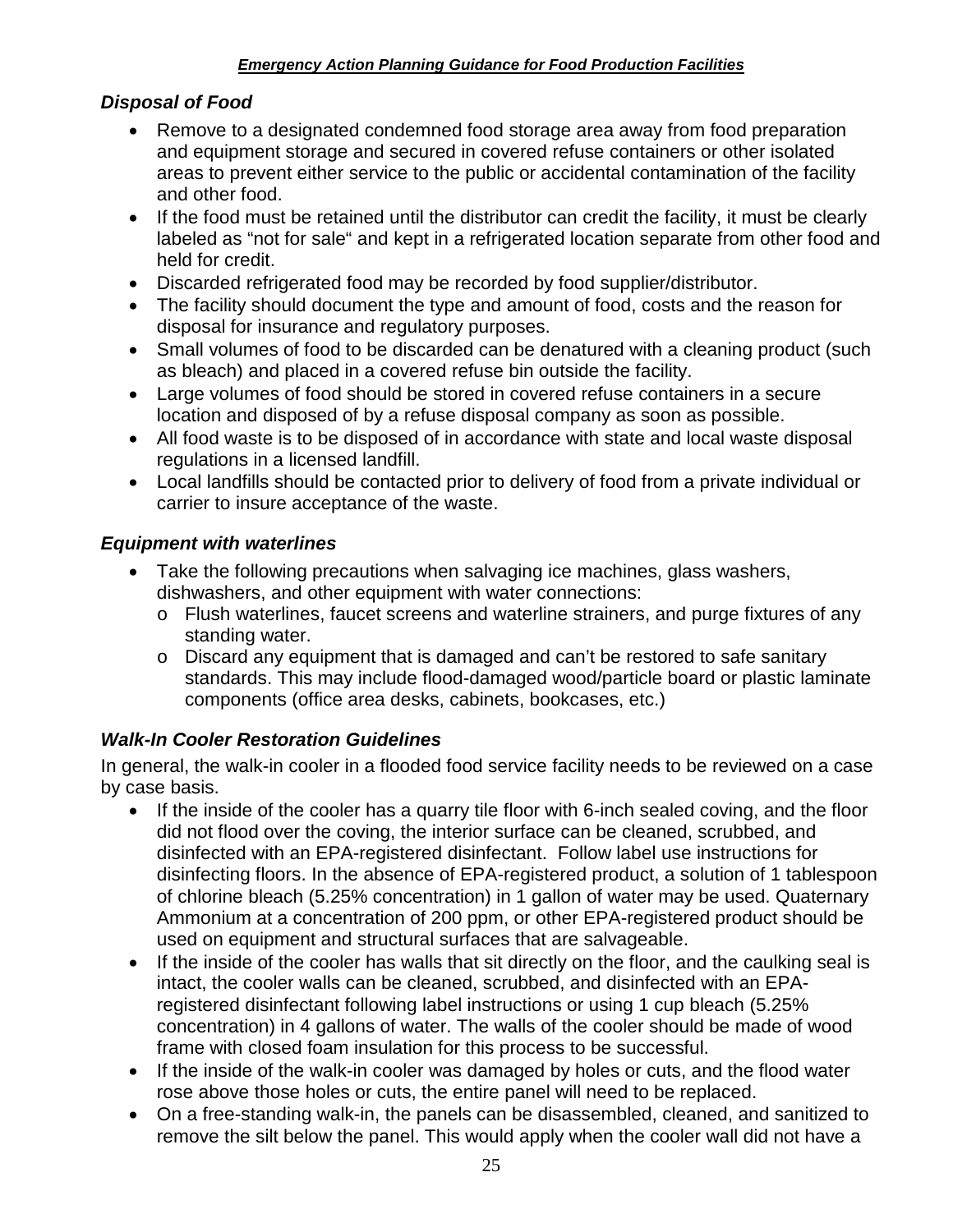satisfactory seal at the wall and floor juncture.

- Flooded walk-in coolers with a permeable wood floor need to have the floor replaced.
- Walk-in coolers sitting directly on the floor with an aluminum interior floor should have the floor raised and power washed below the floor to remove the river silt.
- Remediation techniques will not guarantee the absence of odors that may develop in the future.

### **\*\*\*\*WARNING\*\*\*\***

## **Always use extreme caution when restarting equipment with electrical components**

## *Walls and Ceilings*

- If flood water soaked the sheet rock, insulation, or ceiling tiles, remove these items 30 inches above the waterline.
- Paneling in non-production areas may be removed and saved but you will still need to get air circulating in the wall cavities to dry the studs and sills. Wet studs and sills do not need to be replaced if allowed to dry properly. Flooded portions of studs and sills should be treated with biocides such as bleach and water.
- For paneling, carefully pry the bottom off each panel away from the wall. Use something to hold the bottom away from the sill so the cavities can be drained, cleaned, checked for molds, and dried out. You can nail them back into shape after they and the studs dry out. Remove and discard flooded insulation.
- Undamaged walls, hard surfaced floors, and other surfaces should be cleaned and sanitized with a solution of 1 tablespoon of chlorine bleach (5.25% concentration) in 1 gallon of water. Quaternary Ammonium at a concentration of 200 ppm, or other EPAregistered product should be used on surfaces that are salvageable.
- Vinyl wall covering should be removed and thrown out if soaked.

## *Floors and Floor Coverings*

- Remove any linoleum or tile that been flooded, so you can clean and dry the wooden sub flooring. When placed on a concrete base, only loose linoleum or tile need be removed. Linoleum or vinyl tile can be saved and reused if it can be cleaned and sanitized.
- Office area wall-to-wall carpeting, padding and foam rubber should be thrown away if they were soaked with flood water.
- Remove tile or vinyl flooring if it is warped, loose, or has a foam-rubber pad.

## *Duct Work*

• Vents and duct work for air conditioning/heating units that were submerged in flood waters need thorough cleaning and sanitizing. If it is impossible to do this, it will be necessary to replace them. Insulation around ducts, or ducts made of compressed fiberglass will need to be replaced.

## *Safety Guidelines for Building Entry and Occupancy*

For questions regarding building entry and occupancy, contact your local construction code office and/or your insurance agent.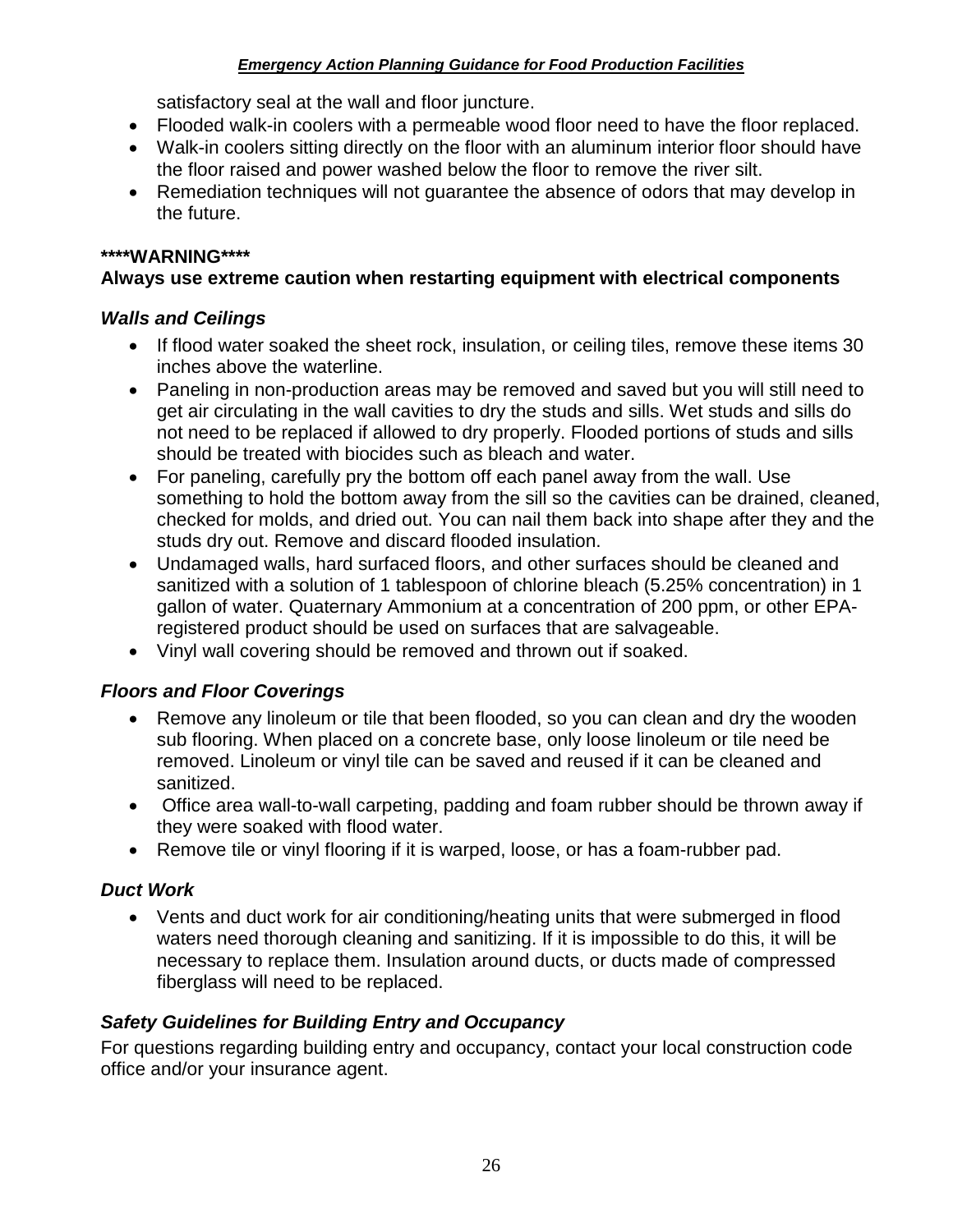## <span id="page-28-0"></span>**Legal Authority**

<span id="page-28-1"></span>*N.J.A.C. CHAPTER 24* - Sanitation in Retail Food Establishments and Food and Beverage Vending Machines (NJ Food Code)

The following section of the NJ Food Code addresses actions to be taken by the regulatory authority and the responsibilities of the food establishment operators when an imminent health hazard occurs:

## **8:24-8.6 Emergency Occurrences**

The operator or person in charge shall immediately take necessary remedial action and notify the health authority if an imminent health hazard may exist because of an emergency such as a fire, flood, extended interruption of electrical or water service, sewage backup, misuse of poisonous or toxic materials, onset of an apparent food borne illness outbreak, gross unsanitary occurrence or condition, or other circumstance that may endanger public health, except that the person in charge need not discontinue operations in an area of the establishment that is unaffected by the imminent health hazard.

## <span id="page-28-2"></span>*2005 FDA Food Code*

The following section of the 2005 FDA Food Code addresses actions to be taken by the regulatory authority and the food establishment operators when an imminent health hazard occurs:

## **Imminent Health 8-404.11 Ceasing Operations and Reporting. Hazard**

(A) Except as specified in (B) of this section, a PERMIT HOLDER shall immediately discontinue operations and notify the REGULATORY AUTHORITY if an IMMINENT HEALTH HAZARD may exist because of an emergency such as a fire, flood, extended interruption of electrical or water service, SEWAGE backup, misuse of POISONOUS OR TOXIC MATERIALS, onset of an apparent foodborne illness outbreak, gross unsanitary occurrence or condition, or other circumstance that may endanger public health.

(B) A PERMIT HOLDER need not discontinue operations in an area of an establishment that is unaffected by the IMMINENT HEALTH HAZARD.

#### **8-404.12 Resumption of Operations.**

If operations are discontinued as specified under § 8-404.11 or otherwise according to LAW, the PERMIT HOLDER shall obtain approval from the REGULATORY AUTHORITY before resuming operations.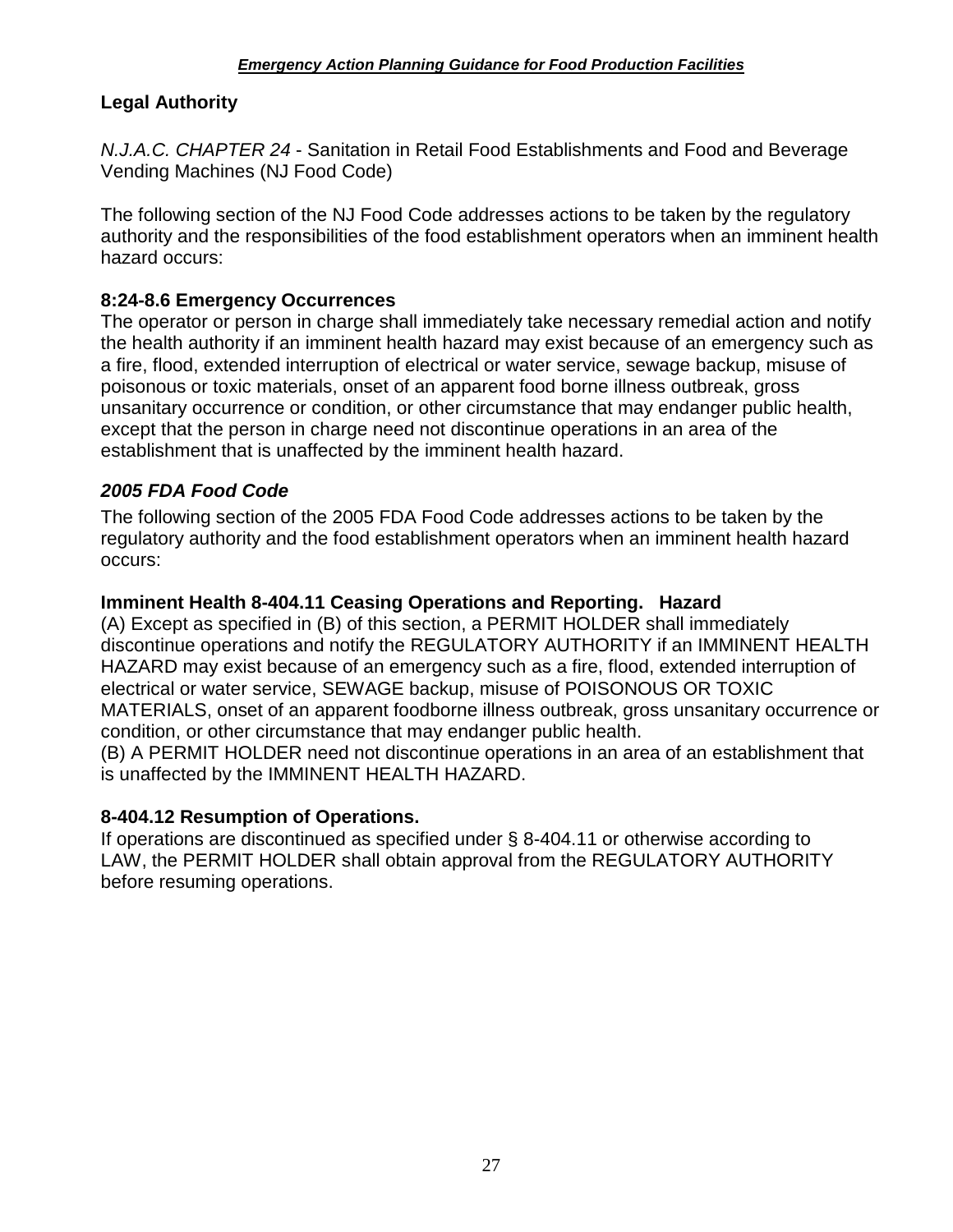## <span id="page-29-0"></span>**Sample Emergency Contact Information Form**

| Name                         | <b>Phone Number</b> | Cell/Pager Number |
|------------------------------|---------------------|-------------------|
| Organization:                |                     |                   |
|                              |                     |                   |
| Manager                      |                     |                   |
|                              |                     |                   |
| Regional Office              |                     |                   |
| <b>Home Office</b>           |                     |                   |
|                              |                     |                   |
| <b>Insurance Carrier</b>     |                     |                   |
|                              |                     |                   |
| <b>Food Supplier</b>         |                     |                   |
|                              |                     |                   |
| Lawyer                       |                     |                   |
|                              |                     |                   |
| <b>Water Supplier</b>        |                     |                   |
| <b>Sewer Authority</b>       |                     |                   |
|                              |                     |                   |
| Electricity                  |                     |                   |
|                              |                     |                   |
| Gas                          |                     |                   |
|                              |                     |                   |
| Phones                       |                     |                   |
|                              |                     |                   |
| Cable                        |                     |                   |
|                              |                     |                   |
| <b>Emergency Broadcast</b>   |                     |                   |
| Radio/TV Station             |                     |                   |
|                              |                     |                   |
| Plumber                      |                     |                   |
|                              |                     |                   |
| Electrician                  |                     |                   |
|                              |                     |                   |
| <b>Well Driller</b>          |                     |                   |
|                              |                     |                   |
| <b>Licensed Water Hauler</b> |                     |                   |
|                              |                     |                   |
| <b>Bottled Water Supply</b>  |                     |                   |

#### **Specific Emergency Contact Information**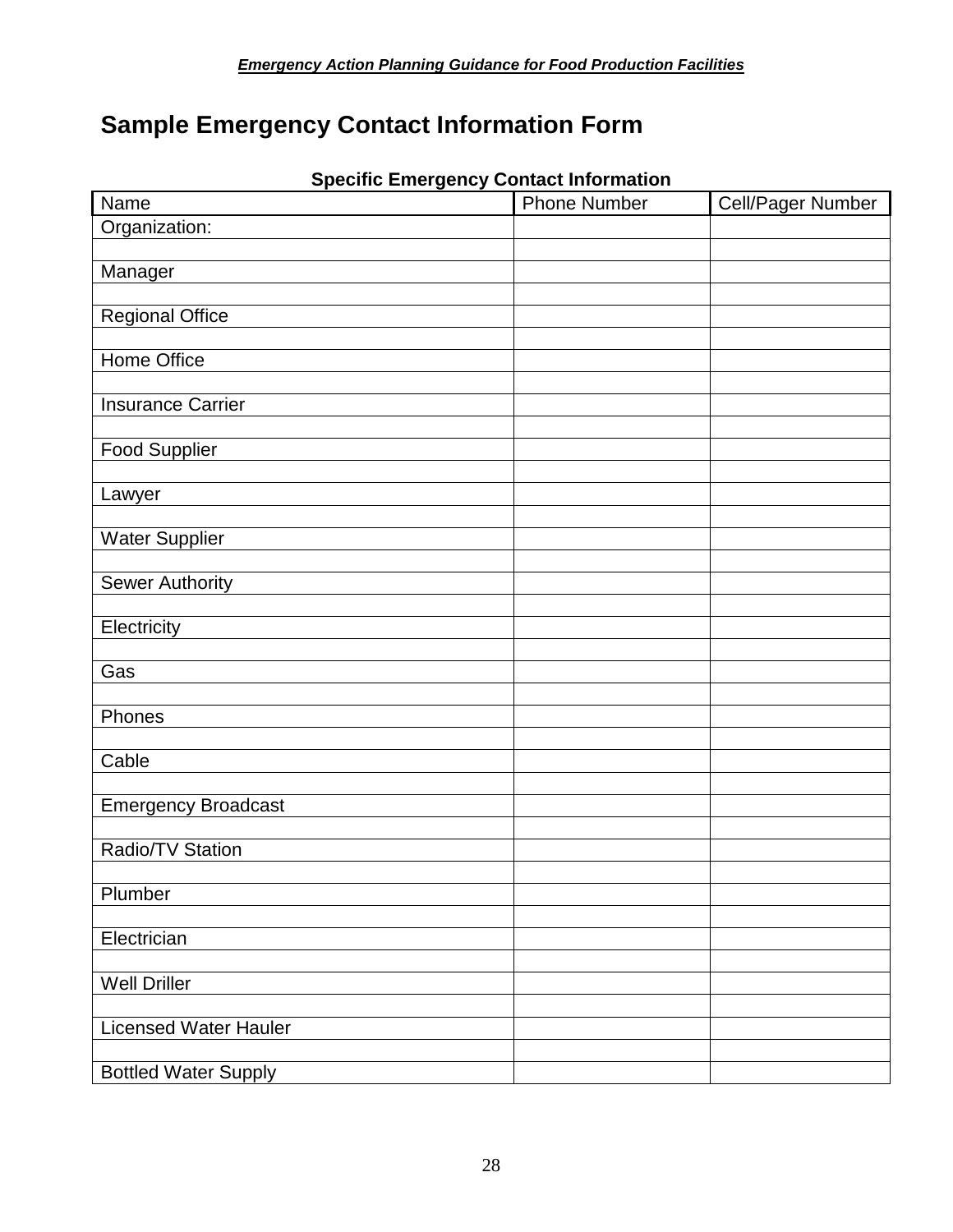## **Specific Emergency Contact Information**

| Name                              | <b>Phone Number</b> | <b>Cell/Pager Number</b> |
|-----------------------------------|---------------------|--------------------------|
| <b>Commercial Ice</b>             |                     |                          |
|                                   |                     |                          |
| Dry Ice                           |                     |                          |
|                                   |                     |                          |
| <b>Refrigerated Truck</b>         |                     |                          |
|                                   |                     |                          |
| Refrigeration                     |                     |                          |
|                                   |                     |                          |
| Warehouse                         |                     |                          |
|                                   |                     |                          |
| Portable Generator                |                     |                          |
|                                   |                     |                          |
| <b>Waste Hauler</b>               |                     |                          |
|                                   |                     |                          |
| Local Landfill                    |                     |                          |
|                                   |                     |                          |
| <b>Septic Tank Service</b>        |                     |                          |
|                                   |                     |                          |
| <b>Drain Cleaner</b>              |                     |                          |
|                                   |                     |                          |
| <b>Sanitation Service</b>         |                     |                          |
|                                   |                     |                          |
| <b>Janitorial Service</b>         |                     |                          |
|                                   |                     |                          |
| <b>Fire Extinguisher Service</b>  |                     |                          |
|                                   |                     |                          |
| <b>Building Restoration</b>       |                     |                          |
|                                   |                     |                          |
| <b>Security/Safety Specialist</b> |                     |                          |
|                                   |                     |                          |
|                                   |                     |                          |
|                                   |                     |                          |
|                                   |                     |                          |
|                                   |                     |                          |
|                                   |                     |                          |
|                                   |                     |                          |
|                                   |                     |                          |
|                                   |                     |                          |
|                                   |                     |                          |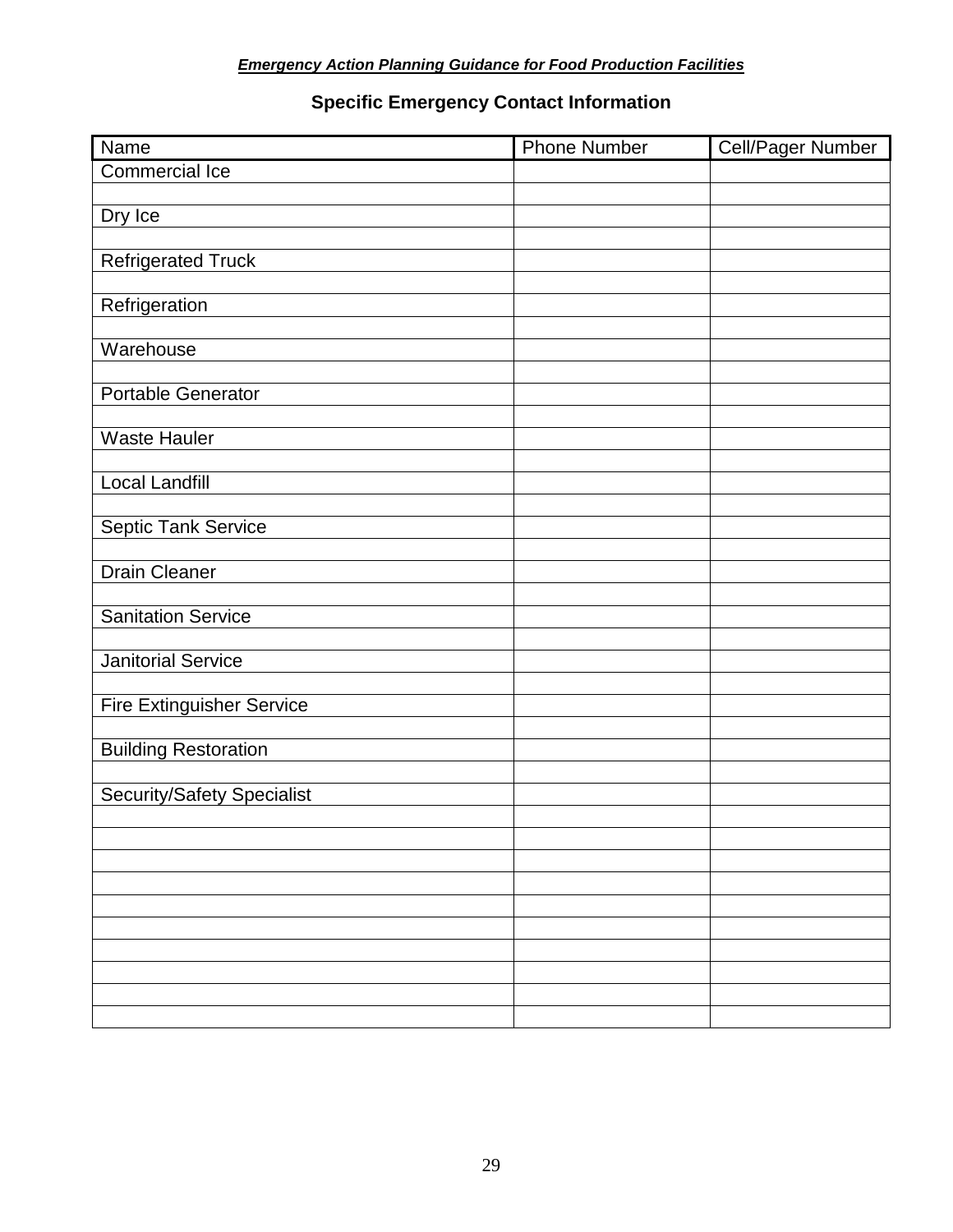## **General Emergency Contact Information**

| Name                                                       | <b>Phone Number</b>            | Cell/Pager Number |
|------------------------------------------------------------|--------------------------------|-------------------|
| <b>Poison Control Center</b>                               | 1-800-222-1222                 |                   |
|                                                            |                                |                   |
| <b>New Jersey Restaurant Association</b>                   | 1-800-848-6368                 |                   |
|                                                            |                                |                   |
| New Jersey Food Council                                    | 609-392-8899                   |                   |
|                                                            |                                |                   |
| Police/Fire                                                | 911                            |                   |
|                                                            |                                |                   |
| <b>FBI (Newark Field Office)</b>                           | 973-792-3000                   |                   |
|                                                            |                                |                   |
| NJ Department of Health & Senior Services                  | 1-800-367-6543                 |                   |
| Food & Drug Safety Program                                 | 609-826-4935                   |                   |
| <b>Communicable Disease Service</b>                        | 609-588-7539                   |                   |
| <b>Public Health Laboratories</b>                          | 609-984-2200                   |                   |
|                                                            |                                |                   |
| NJ Office of Emergency Management                          | 1-866-472-3365                 |                   |
|                                                            |                                |                   |
| NJ Department of Agriculture                               | 609-292-3976                   |                   |
|                                                            |                                |                   |
| NJ Department of Environmental Protection                  | 609-777-3373                   |                   |
|                                                            |                                |                   |
| NJ Department of Labor - Occupational Safety               | 609-633-3896                   |                   |
|                                                            |                                |                   |
| U.S. Centers for Disease Control & Prevention              | 1-800-311-3435                 |                   |
|                                                            |                                |                   |
| <b>USDA/FSIS</b><br>Hotline                                | 215-597-4219<br>1-800-233-3935 |                   |
|                                                            |                                |                   |
|                                                            | 973-526-6000                   |                   |
| FDA (NJ District Office)<br><b>FDA Information Hotline</b> | 1-888-723-3366                 |                   |
|                                                            |                                |                   |
| <b>EPA Safe Drinking Water Hotline</b>                     | 1-800-426-4791                 |                   |
|                                                            |                                |                   |
|                                                            |                                |                   |
|                                                            |                                |                   |
|                                                            |                                |                   |
|                                                            |                                |                   |
|                                                            |                                |                   |
|                                                            |                                |                   |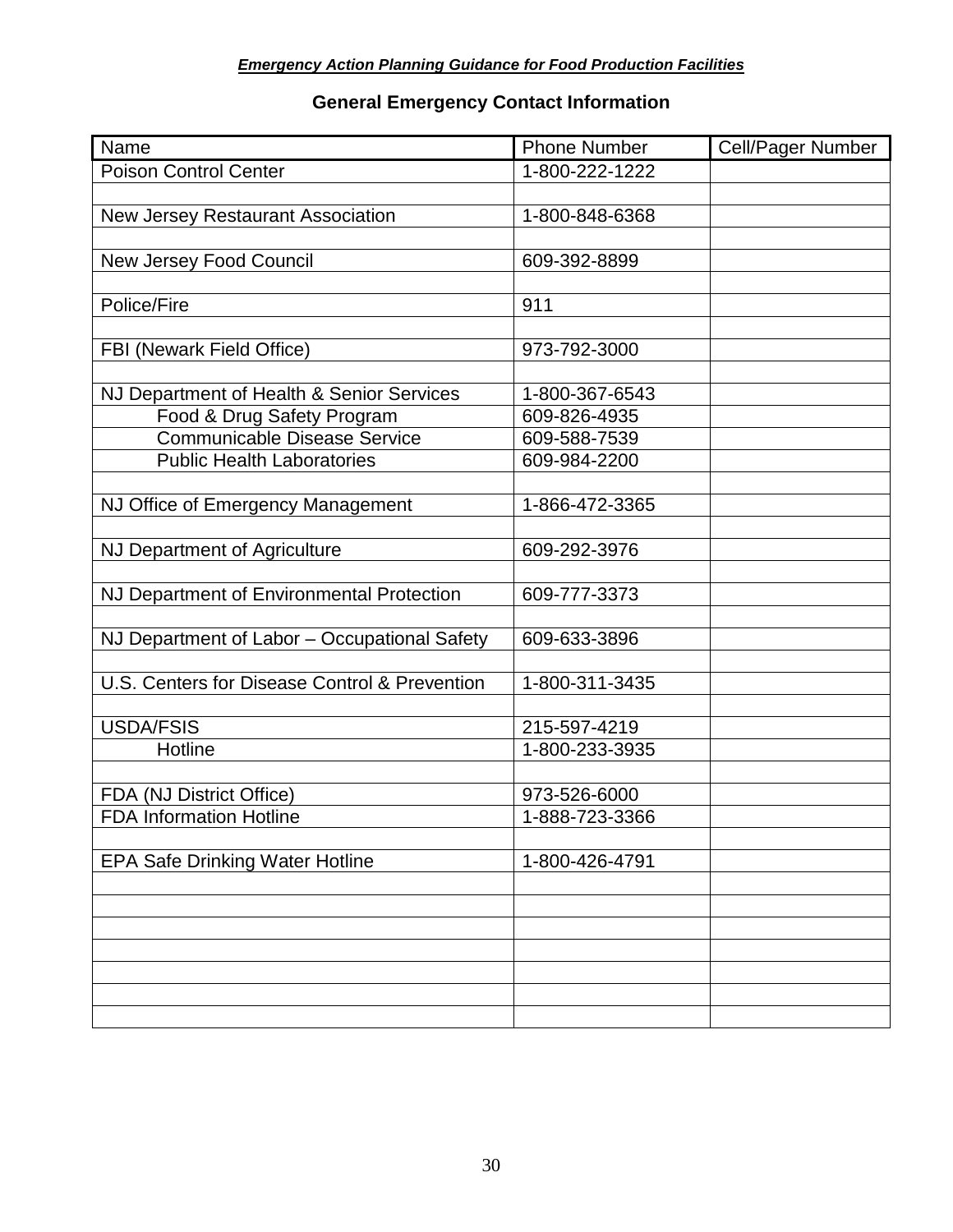## **RESOURCES**

## <span id="page-32-1"></span><span id="page-32-0"></span>*ON-LINE RESOURCES*

There are many excellent on-line resources available for both regulatory and industry to utilize. Most of the state websites have emergency guidance as well as some of the state restaurant associations. Check your respective state for emergency guidance\* that may be applicable to your needs.

**\*It is important to note that the resources listed on this document are just a small sample of those that are available for both regulatory and industry. You may find other guidance that is more suitable for your organizational needs.** 

## **US Government Resources**

#### Consult<http://www.fsis.usda.gov/>

US Department of Agriculture's Food Safety and Inspection Service for guidance on disaster response, and food safety during emergencies regarding meat, poultry and egg products

#### Consult<http://www.fda.gov/>

US Food and Drug Administration for guidance on disaster response in regards to all other food products and for science-based information on food safety for retail and food service industries.

#### Consult [http://www.epa.gov](http://www.epa.gov/)

US Environmental Protection Agency for guidance on disaster response in regards to potable water supply, wastewater and soil erosion and contamination.

<http://www.cfsan.fda.gov/> [http://www.foodsafety.gov](http://www.foodsafety.gov/) <http://www.fema.gov/>

## **New Jersey Resources**

<http://nj.gov/health/foodanddrugsafety> <http://www.state.nj.us/agriculture> <http://www.state.nj.us/dep> [http://lwd.dol.state.nj.us/labor/lsse/safetyhealth\\_index.html](http://lwd.dol.state.nj.us/labor/lsse/safetyhealth_index.html) [http://www.njfoodcouncil.com](http://www.njfoodcouncil.com/) [http://www.njra.org](http://www.njra.org/)

## **Other Resources**

<http://redcross.org/> <http://www.neha.org/> <http://www.naccho.org/EQUIPh/> - Emergency Readiness for Food Workers and Emergency Readiness for Food Managers (Discussion Guides)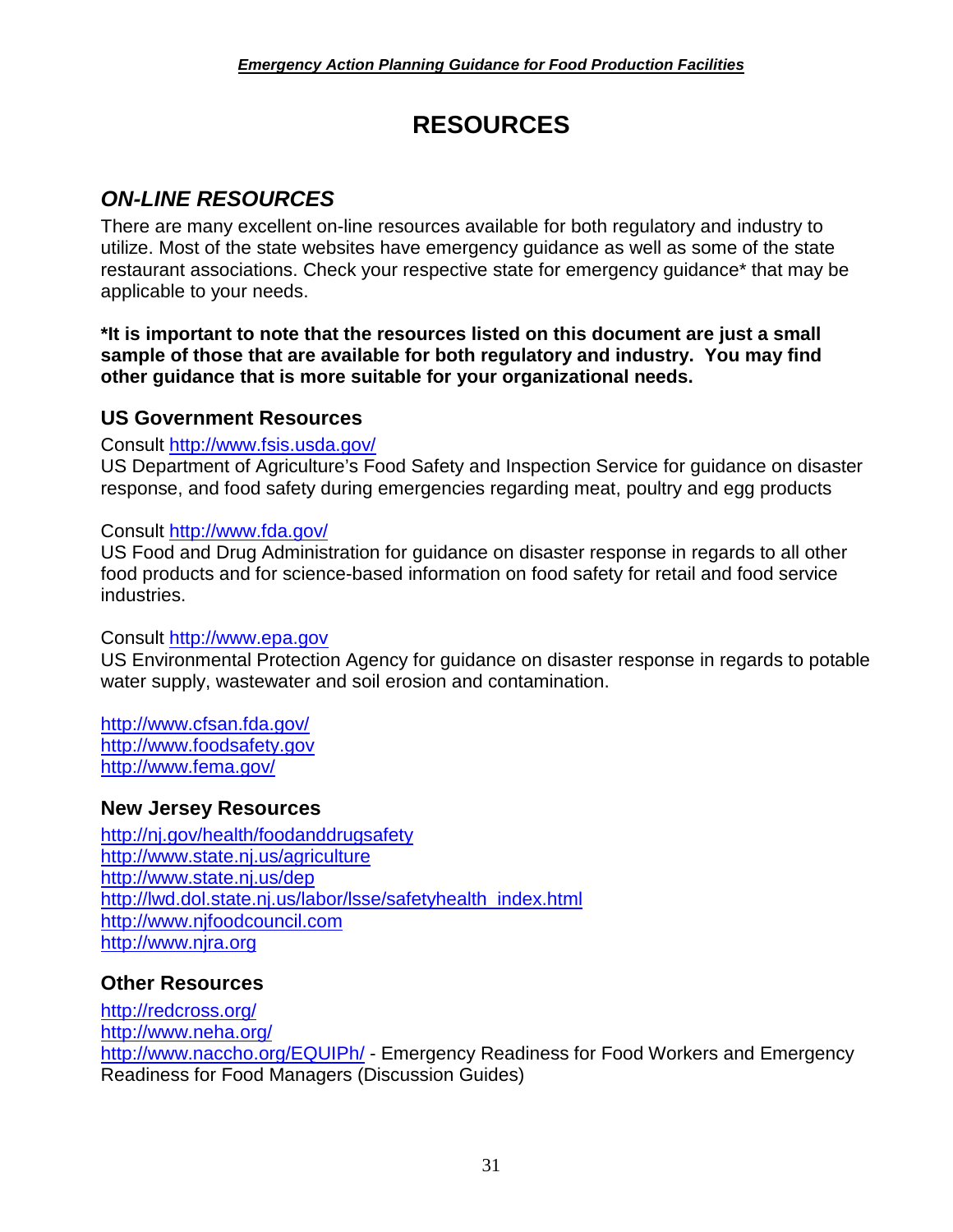## **Check List for Product Safety**

Steps and Signs to Look for During a Power Outage and/or Flood

- <span id="page-33-0"></span>1. Verify how long the power was off.
- 2. Document how long was the power off before the generators came on.
- 3. Were the refrigerators/freezers opened during the power outage? Was the temperature recorded (recommend every 2 hours)?
- 4. Look for signs of water damage/flooding.
- 5. Check for visible signs of product and packaging integrity issues, leaking cans, rust damage, swells, off odors, etc.
- 6. Determine current temperatures and any prior abuse to ingredients and finished products.

#### **Recommendations by product type:**

- 1. **Canned or packaged product:** If the product or packaging has been damaged and/or absorbed water/moisture, IT MUST BE DISCARDED, NO EXCEPTIONS. If the cans leak or the labeling has been damaged or if they swell or bulge, IT MUST BE DISCARDED, NO EXCEPTIONS. Cans that are kept must be cleaned and sanitized prior to being sold.
- 2. **Refrigerated product in cooler:** If the internal temperature of the product is above 41ºF for more than four hours, IT MUST BE DISCARDED, NO EXCEPTIONS.
- <span id="page-33-1"></span>3. **Frozen product in freezer:** Product that is kept in an insulated freezer and not disturbed should be satisfactory for about two days. The key element to determine this is the stage in the thawing process when the power came back on. If the product has been thawed completely, it can be transferred to a refrigerated case (if applicable) or it can be further processed provided the internal temperature of the product is NOT above 41ºF for more than four hours. If it is beginning to get soft or minimally thawed, it can be refrozen. Otherwise, IT MUST BE DISCARDED.